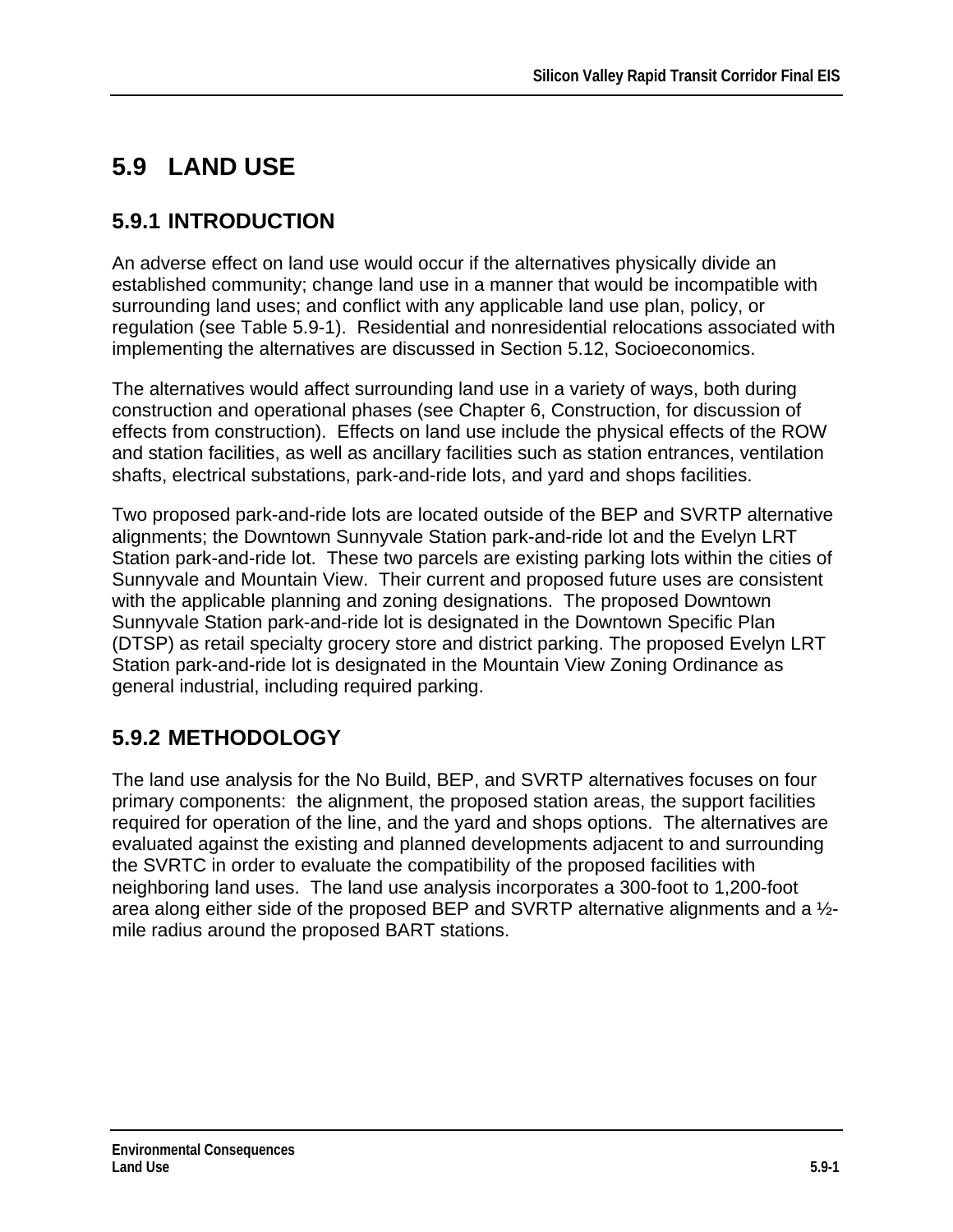## **5.9.3 IMPACT DISCUSSION**

### **Physically Divide an Established Community**

Community cohesion addresses the degree to which residents feel a sense of belonging to their neighborhood or experience attachment to community groups and institutions as a result of continued association over time. Possible adverse effects of a project on community cohesion include effects on interactions among persons and groups; whether certain people would be isolated from others; and the perceived effect on community quality of life.

## **No Build Alternative**

The No Build Alternative consists of the existing transit and roadway networks and planned and programmed improvements in the SVRTC (see Section 2.6, Related Projects, for a list of these projects). The No Build Alternative projects would primarily involve expanding transit service on existing roadways. These projects are not anticipated to adversely affect residents' connectivity to each other or to current facilities. Projects planned under the No Build Alternative would, however, undergo separate environmental review to determine whether the projects would result in adverse effects to community cohesion.

#### **BEP and SVRTP Alternatives**

#### *Alignment*

The BEP and SVRTP alternatives would pass through the cities of Fremont, Milpitas, San Jose, and Santa Clara (SVRTP Alternative only), along existing rail corridors. The BEP Alternative would use the existing UPRR corridor and ROW through its terminus at the Berryessa Station, while the SVRTP Alternative would follow the same UPRR corridor and ROW for 11.5 miles until reaching the Alum Rock Station, where it would proceed underground, then surface at the Santa Clara Station. Because the BEP and SVRTP alternatives' surface alignment would use existing rail lines ROW, no new physical barriers would be created within these communities, and there would be no division of an existing community. The underground portion of the alignment would not adversely affect surface land uses, or physically divide an existing community.

#### *Station Locations*

Under the BEP and SVRTP alternatives, the proposed stations would be located in industrial, commercial, office, and low density residential areas. As such, nearby residential communities would benefit from the improved access to a transit system. Implementation of the BART stations would create a sense of community throughout the greater Bay Area, as the availability of transit options would allow for enhanced mobility.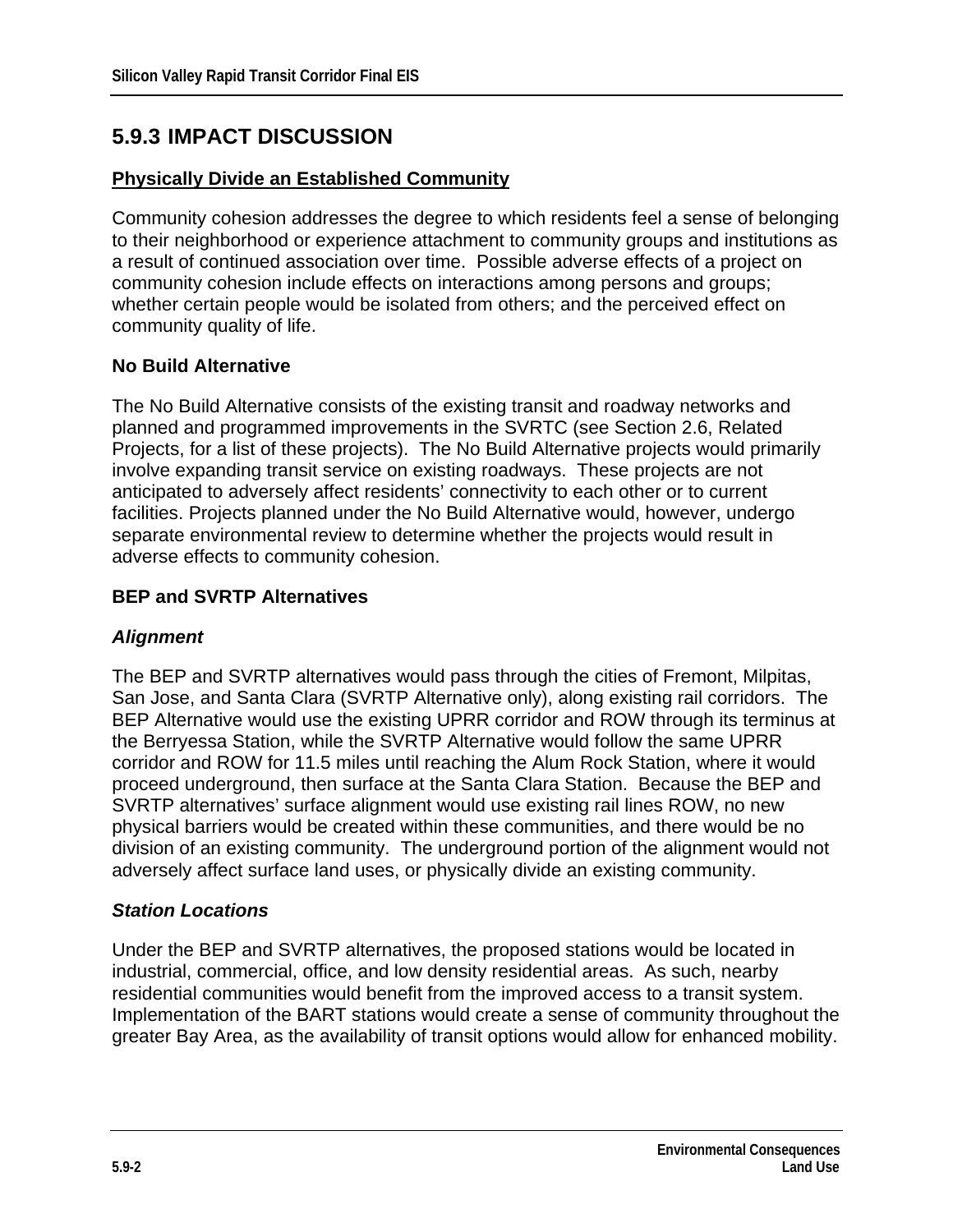Additionally, surrounding commercial and office areas would become more easily accessible to residents, customers, and employees, thereby establishing community cohesion. Thus, the stations would promote, rather than detract from, the surrounding communities within the area.

#### *Support Facilities, and Yard and Shops Options*

The supporting facilities and the yard and shops options for both the BEP and SVRTP alternatives would be located within primarily industrial and commercial areas. Their location in these areas would be consistent with existing uses, and would not adversely affect or divide an existing community.

#### **Compatibility with Adjacent Land Uses**

#### **No Build Alternative**

The No Build Alternative consists of the existing transit and roadway networks and planned and programmed improvements in the SVRTC (see Section 2.6, Related Projects, for a list of these projects). The No Build Alternative projects would primarily involve expanding transit service on existing roadways, which would not be anticipated to adversely change the physical environment or affect surrounding land uses. Projects planned under the No Build Alternative would, however, undergo separate environmental review to determine whether the projects would result in adverse effects to surrounding land uses.

#### **BEP Alternative**

The BEP Alternative begins south of the BART Warm Springs Station in the City of Fremont and traverses along the UPRR ROW through Milpitas to its terminus near Las Plumas Avenue in San Jose. The BEP Alternative includes the Milpitas and Berryessa BART Stations, several auxiliary and traction power substations, and two yard and shop options.

#### *Alignment*

The BEP Alternative would follow the existing Union Pacific railroad corridor through its terminus at the Berryessa Station in the City of San Jose. Since this active rail corridor is already established in the area, an additional rail transit use is not considered to be incompatible with the adjacent land uses.

#### *Station Locations*

Under the BEP Alternative, the proposed Milpitas and Berryessa Stations would be located in commercial, office, low density residential, and industrial areas. Locating the BART stations in these areas achieves compatibility with existing surrounding uses for the following reasons: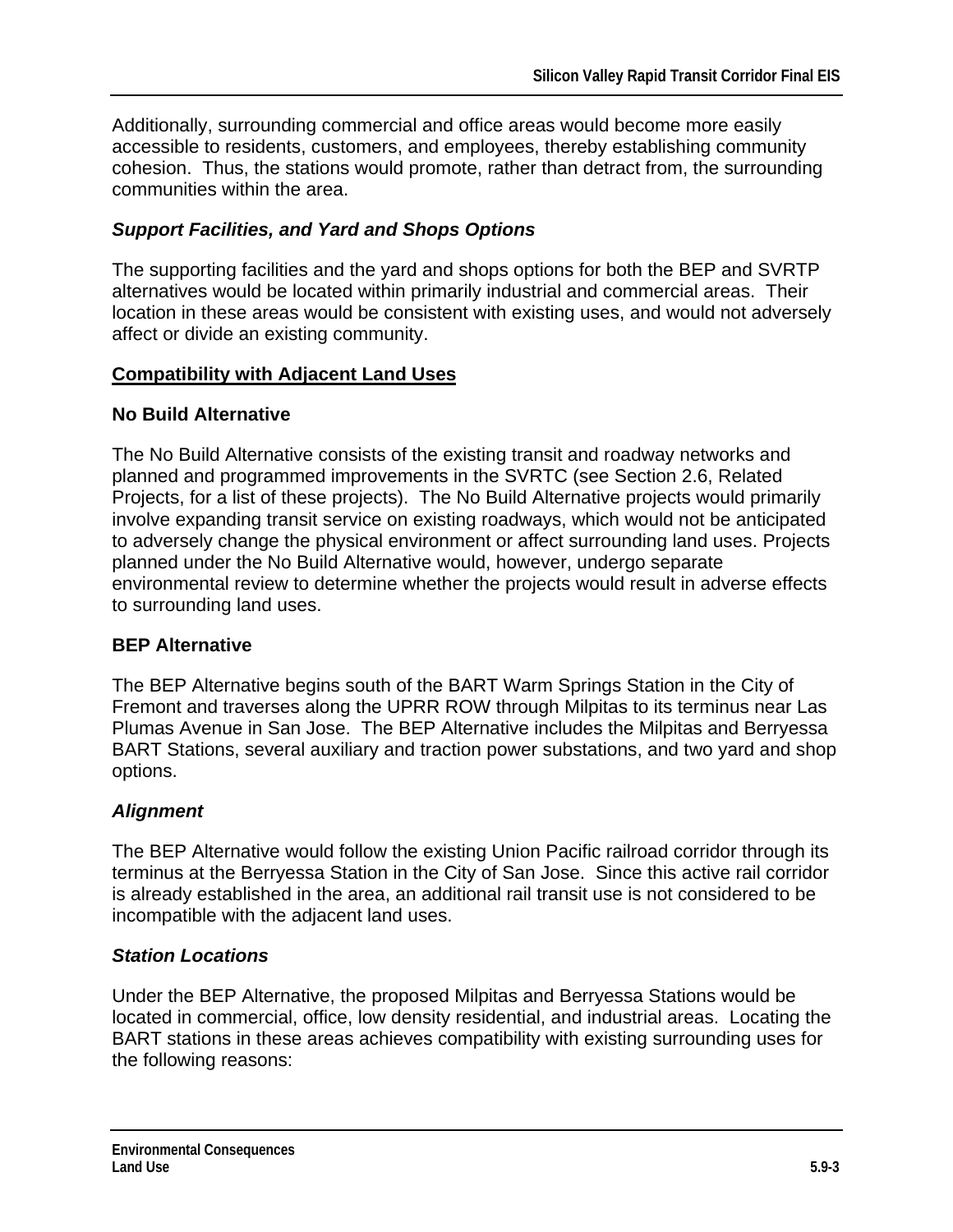- Proximate residential uses, especially for lower-income and fixed-income residents, would benefit by increased access to mass transit. The presence of BART would broaden the availability of transit options and make people more mobile within the greater Bay Area (see Chapter 3, Transportation and Transit, for analysis of traffic circulation effects).
- Nearby commercial uses would benefit because stores would become more easily accessible to a broader base of customers and more attractive destinations for shoppers.
- Proximate office uses would benefit by being more easily accessible to employees. Commuting options would make those offices more attractive to current as well as future employees.

Thus, the proposed Milpitas and Berryessa Stations would support the existing land uses within the area and promote connectivity among the different types of land uses within the station areas. The station entrances for the underground subway stations have the potential to be integrated with the adjacent buildings or incorporated into new development projects.

VTA will develop adjacent building design criteria and guidelines to address considerations associated with the modification of existing structures, or the construction of new structures, adjacent to BART stations and facilities, and the creation of direct connections between BART stations and facilities and adjacent structures. Considerations will include urban design, pedestrian/transit integration, cost/value capture, safety and security, engineering requirements, operating requirements, maintenance, and BART design criteria and standards. These criteria will be developed in coordination with BART, the cities, and the community.

Additionally, under the BEP Alternative, the proposed Milpitas and Berryessa station campuses would be located within areas of an adopted transit area specific plan, and an approved planned development rezoning, respectively. Locating the BART stations in these areas achieves compatibility with approved plans for the following reasons:

- Locating BART and supporting transit facilities in close proximity to planned mixed land uses helps facilitate a pedestrian friendly environment that is consistent with the San Jose Flea Market planned development rezoning and Milpitas Transit Area Specific Plan vision to transform an older industrial district into a dense livable community with multimodal transit options.
- Proposed residential uses with one-half mile would benefit from convenient transit access.
- Proposed commercial uses would benefit by improved accessibility for employees and patrons, thus making commuting options more attractive to current and future residents and employees.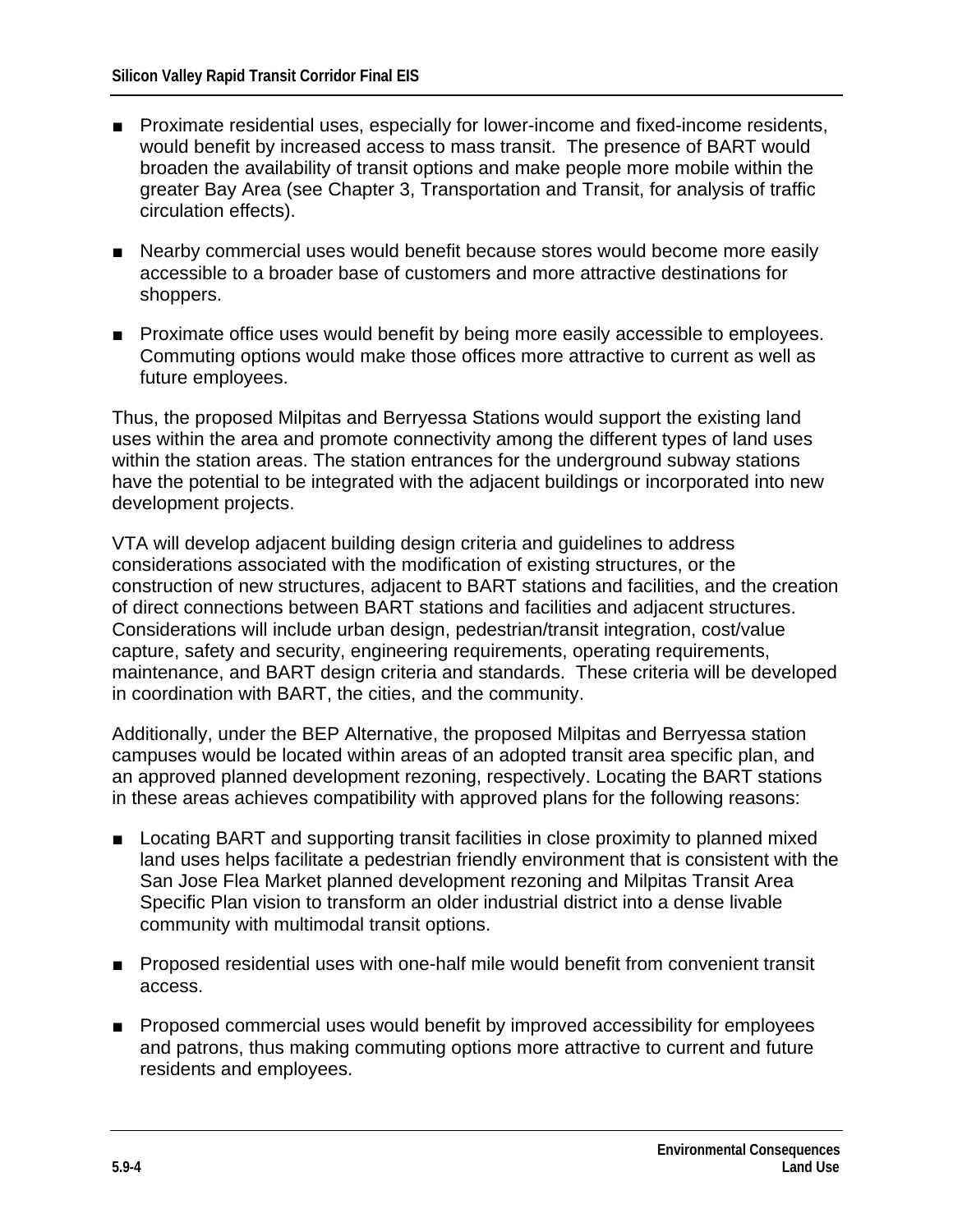## *Supporting Facilities*

Supporting facilities for the BEP Alternative include electrical and communication facilities, such as auxiliary power substations, traction power stations, switching stations, and locomotive wye turnarounds. These supporting facilities would be located directly adjacent to the rail corridor ROW and within areas of industrial land uses. Thus, the supporting facilities would not be incompatible with the surrounding land uses.

## *Yard Facilities*

There are two yard options under the BEP Alternative. The first would be the No New Yard Option, which would construct a maintenance-of-way siding track west of the ROW and south of Las Plumas Avenue. The second would be the Las Plumas Yard Option located near Nicora Avenue and extending to Lower Silver Creek. The Las Plumas Yard Option would primarily support vehicle maintenance and material storage. The two yard options would be compatible with the adjacent industrial and commercial uses.

#### **SVRTP Alternative**

Effects of the SVRTP Alternative on land use would be the same as the BEP Alternative up to Berryessa Station. The following evaluation considers the effects on land use specific to the SVRTP Alternative beyond the termination of the BEP Alternative and through San Jose to the Santa Clara Station.

## *Alignment*

South of the Berryessa Station, the SVRTP Alternative alignment would transition underground to its terminus near the Santa Clara Caltrain Station. As this portion of the SVRTP Alternative alignment would be underground, it would not be apparent to surface land uses and therefore not incompatible with their uses.

## *Station Locations*

Under the SVRTP Alternative, the proposed Alum Rock, Downtown San Jose, and Diridon/Arena stations would be located in commercial, office, residential, and industrial areas. The 5-level parking garage structure at the Alum Rock Station and ventilation structures would be located at street level. The structures would be visible to merchants, workers, pedestrians/bicyclists, and motorists along East Santa Clara Street between 4<sup>th</sup> Street and San Pedro Street (Downtown San Jose Station) and Autumn Street and Bush Street (Diridon/Arena Station). The majority of such ventilation structures would be sited in vacant areas, commercial parking lots, and sidewalks.

As the Alum Rock Station is located in an industrial area adjacent to US 101 within San Jose, the above ground station parking garage has been designed so as not to conflict with surrounding land uses. The Alum Rock Station parking garage would be located within close proximity to the historic Five Wounds Church. Refer to the Visual Quality/Aesthetics section for a discussion of adverse effects on the church.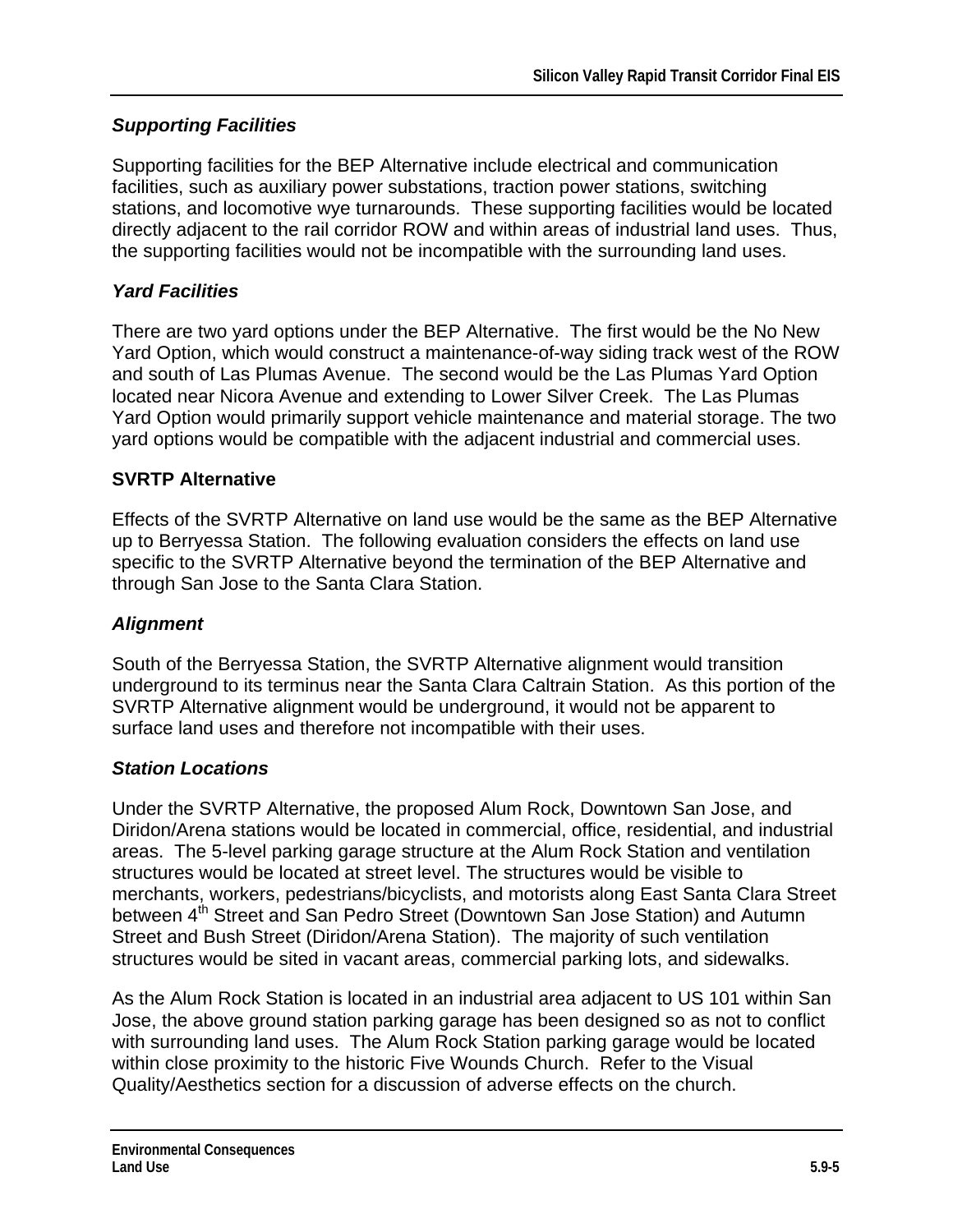The Santa Clara Station within the City of Santa Clara would be located above ground within an area of light industrial and commercial uses, and in the vicinity of the historic Santa Clara Station Depot. Locating the Santa Clara Station in this area achieves compatibility with existing uses for the following reasons:

- Nearby commercial uses would benefit because stores would become more easily accessible to a broader base of customers and more attractive destinations for shoppers.
- Proximate office uses would benefit by being more easily accessible to employees. Commuting options would make those offices more attractive to current as well as future employees.

Thus, the proposed Santa Clara Station would support the existing land uses within the area.

## *Support Facilities*

Supporting facilities for the SVRTP Alternative include auxiliary and traction power substations, which were described under the BEP Alternative, and tunnel ventilation structures. In San Jose there are two proposed above ground mid-tunnel ventilation structures located west of Coyote Creek and along Stockton Avenue south of Taylor Street. The Coyote Creek ventilation structure would be designed to be architecturally compatible with the surrounding land uses. Refer to Section 5.14, Visual Quality/Aesthetics for a discussion. The Stockton ventilation structure would not be inconsistent with the industrial uses on the east side of Stockton or with the residential uses across Stockton Avenue since it would not stand out from the existing industrial uses.

#### *Yard and Shops Facilities*

The SVRTP Alternative includes the development of the Newhall Yard and Shops Facility. The Newhall Yard and Shops Facility would be located on a narrow 69-acre area (formerly the UPRR Newhall Yard) beginning north of the tunnel portal at Newhall Street in San Jose and extending to De La Cruz Boulevard in the City of Santa Clara. The adjacent land uses are primarily industrial and the new residential uses are partially shielded by 10 to 14 foot high walls. Locating the yard and shops facility on a site previously used for a similar use in an industrial area would not be incompatible with surrounding land uses.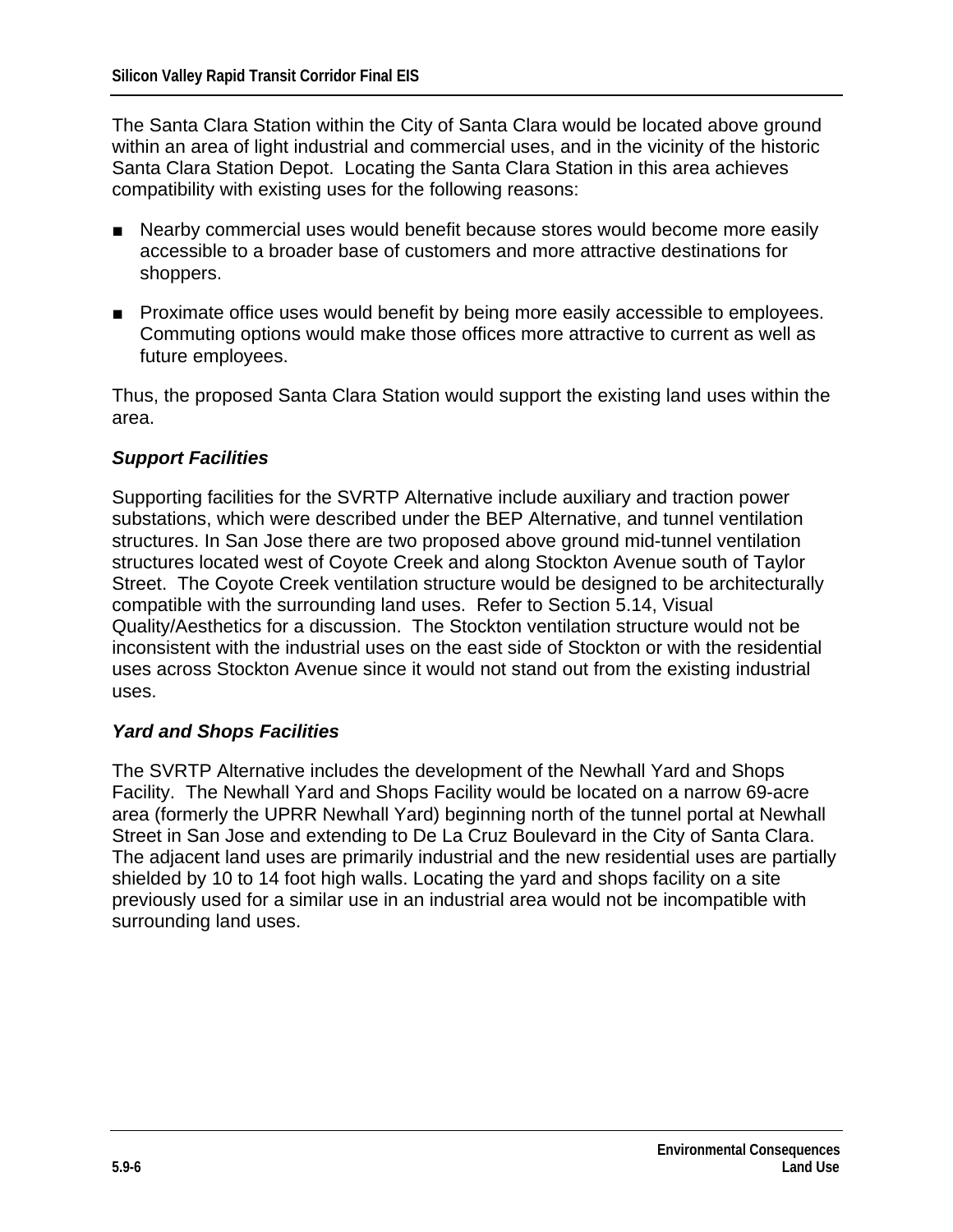## **Consistency with Applicable Regional Goals and Policies**

Consistency of the No Build, BEP, and SVRTP alternatives with regional goals and policies is summarized in Table 5.9-1.

## **No Build Alternative**

The No Build Alternative would result, over time, in expanded bus, light rail, and commuter rail services along existing transit corridors. The expansion of existing services would be consistent with local and regional planning polices to improve the overall quality of life by enhancing transit services and improving access to transit facilities. An EIR was prepared and approved by BART in 1991 for the Warm Springs Extension Project; however, a Supplemental EIR was prepared to address recent changes proposed to the project, including the BART Irvington Station. On June 26, 2003, the BART Board of Directors certified the Supplemental EIR and adopted modifications to and updates of the Warm Springs Extension Project. Subsequently, in October 2006 FTA issued a Record of Decision on the BART Warm Springs Extension Project. The Capitol Expressway light rail extension was approved by the VTA Board of Directors in August of 2007. Santa Clara/Alum Rock light rail extension is currently undergoing environmental review that will identify any apparent land use conflicts and recommend mitigation measures where appropriate. Other projects planned under the No Build Alternative would also undergo separate environmental review to define adverse effects on land use.

The No Build Alternative includes programmed transit improvements to increase bus and light rail service in the South Bay as well as extending BART to Warm Springs. The No Build Alternative would be consistent with local and regional policies that encourage increased use of public transit, including extending BART to Warm Springs. However, this alternative would not be as supportive of regional plans and policies to promote infill development and densification around transit stations, as would the BEP and SVRTP alternatives.

The No Build Alternative, however, would not be consistent with the Fremont General Plan that promotes extending BART into Santa Clara County, nor would it be supportive of goals and policies stated in the Milpitas Midtown Specific Plan to extend BART along the railroad corridor or the City of Santa Clara General Plan policy that advocates a transit system encircling the South Bay and Peninsula. The No Build Alternative would also not stimulate the types of transit-oriented higher-density development around transit nodes that are encouraged in the Fremont, Milpitas, San Jose, and Santa Clara general plans, as well as the various Strong Neighborhoods Improvement Plans approved in San Jose.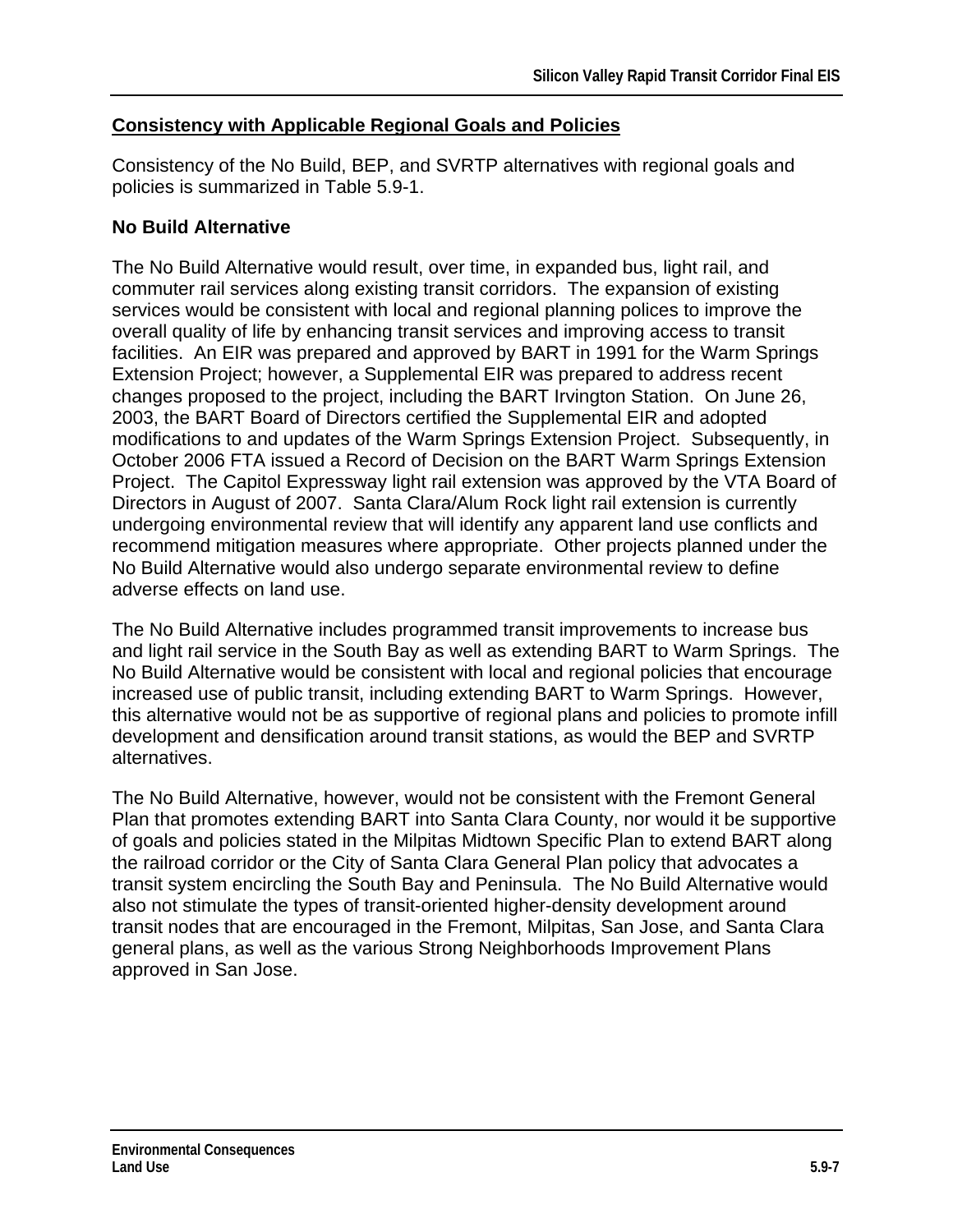| <b>City / County / Regulatory Agency</b>         | <b>Goals and Policies</b>                                                                                                                                                                                                                                                                                                                                                                   | <b>No Build</b><br><b>Alternative</b> | <b>BEP</b><br><b>Alternative</b> | <b>SVRTP</b><br><b>Alternative</b> |
|--------------------------------------------------|---------------------------------------------------------------------------------------------------------------------------------------------------------------------------------------------------------------------------------------------------------------------------------------------------------------------------------------------------------------------------------------------|---------------------------------------|----------------------------------|------------------------------------|
| City of Fremont; City of Fremont General<br>Plan | Policy T 1.4.1: Establish a program<br>encouraging the use of transit, ridesharing and<br>other alternatives to commuting by single<br>occupant vehicle.                                                                                                                                                                                                                                    |                                       |                                  |                                    |
| City of Fremont; City of Fremont General<br>Plan | Transportation (T) Goal 2: Convenient<br>alternatives to the automobile to conserve<br>energy, reduce congestion, improve air quality<br>and provide a variety of transportation choices<br>to meet a variety of needs.                                                                                                                                                                     |                                       |                                  |                                    |
| City of Fremont; City of Fremont General<br>Plan | <b>Policy T 2.1.2:</b> Support a regional bus system<br>serving commuters.<br>Implementation 1: Encourage continuation of<br>express bus service to the Peninsula.                                                                                                                                                                                                                          |                                       |                                  |                                    |
| City of Fremont; City of Fremont General<br>Plan | <b>Policy T 2.2.1:</b> Encourage the development of<br>rail systems serving Fremont residents, workers<br>and businesses.<br><b>Implementation 1: Actively support BART</b><br>extension to the southern part of Fremont, with<br>stations in Irvington, Warm Springs, and south<br>Fremont.<br><b>Implementation 2: Work with BART in support</b><br>of extension into Santa Clara County. |                                       |                                  |                                    |
| City of Fremont; City of Fremont General<br>Plan | Objective T 2.3: Easy transfer from one type of<br>transportation to another to promote the use of<br>alternatives to the automobile.                                                                                                                                                                                                                                                       |                                       |                                  |                                    |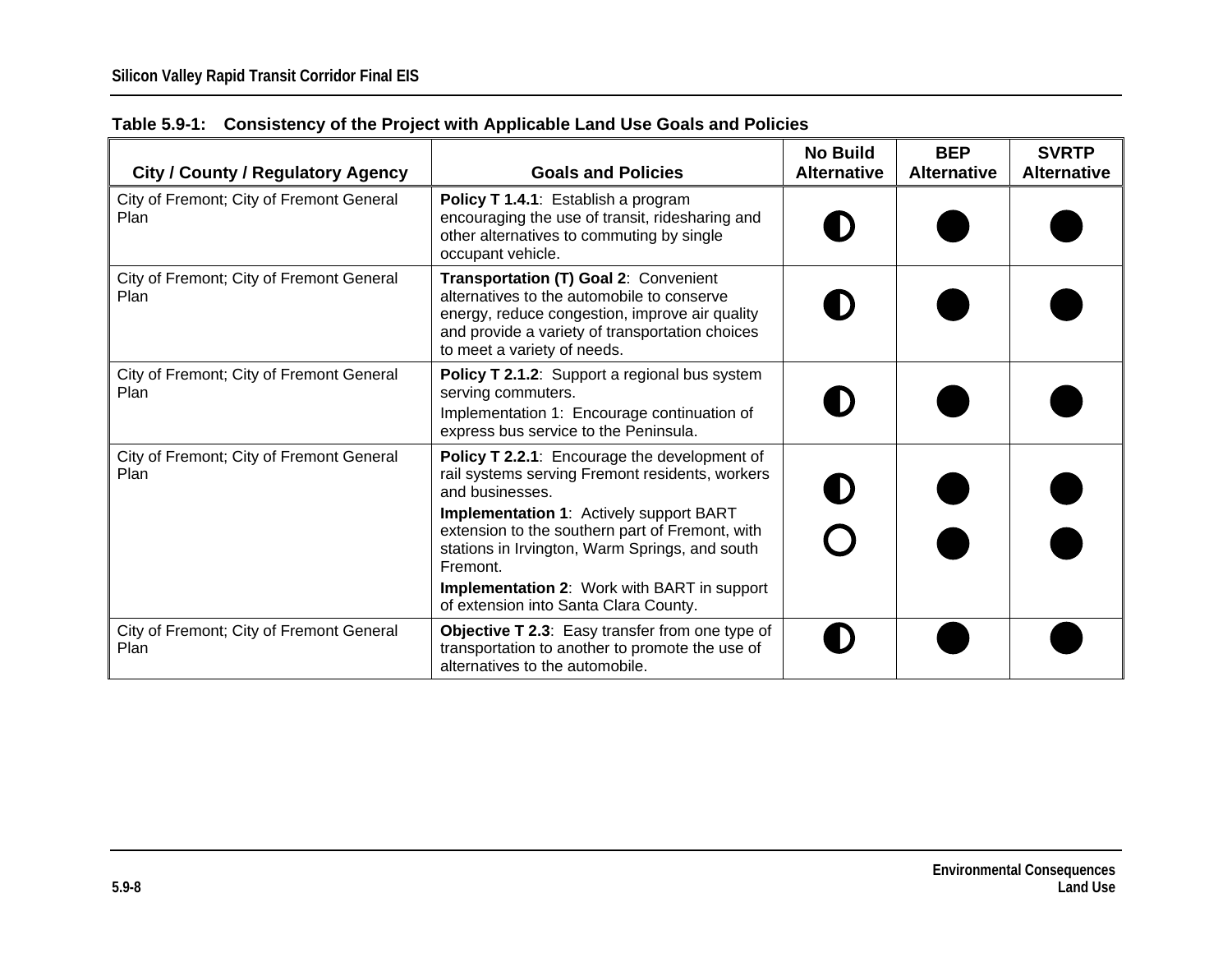| <b>City / County / Regulatory Agency</b>            | <b>Goals and Policies</b>                                                                                                                                                                                                                                                                       | <b>No Build</b><br><b>Alternative</b> | <b>BEP</b><br><b>Alternative</b> | <b>SVRTP</b><br><b>Alternative</b> |
|-----------------------------------------------------|-------------------------------------------------------------------------------------------------------------------------------------------------------------------------------------------------------------------------------------------------------------------------------------------------|---------------------------------------|----------------------------------|------------------------------------|
| City of Fremont; City of Fremont General<br>Plan    | Policy T 2.3.2: Provide facilities for transfers<br>between different types of transportation.<br>Implementation 3: Encourage future rail transit<br>facilities to include inter-modal transfer facilities.<br>Consider alternative City actions to assist in<br>providing for such facilities. |                                       |                                  |                                    |
| City of Milpitas; Milpitas Midtown Specific<br>Plan | Policy 4.3: Support the establishment of BART<br>service on the Union Pacific Railroad line.                                                                                                                                                                                                    |                                       |                                  |                                    |
| City of Milpitas; Milpitas Midtown Specific<br>Plan | <b>Policy 4.14:</b> Require a public access easement<br>between the Montague LRT station to the Union<br>Pacific Railroad right-of-way to provide a direct<br>pedestrian connection between the LRT station<br>and the potential future BART station. (MMSP)                                    |                                       |                                  |                                    |
| City of Milpitas; Milpitas Midtown Specific<br>Plan | Policy 4.22: Work with VTA and BART to allow<br>the shared use of park-and-ride and transit<br>station parking for off-peak users. In the future,<br>design parking facilities to be compatible with<br>adjacent areas and to reinforce the pedestrian<br>environment. (MMSP)                   |                                       |                                  |                                    |
| City of Milpitas; City of Milpitas General Plan     | Implementing Policy 3.c-I-1: Actively support<br>regional planning efforts for the development of<br>mass transit facilities generally along either the<br>Union Pacific or Southern Pacific Railroad<br>corridors. (CMGP)                                                                      |                                       |                                  |                                    |
| City of Milpitas; Transit Area Specific Plan        | Goal Land Use: Develop land uses and high<br>densities that maximize transit ridership, so that<br>land use planning supports the large public<br>investment in transit facilities. Locate the highest<br>densities closest to the transit stations.                                            |                                       |                                  |                                    |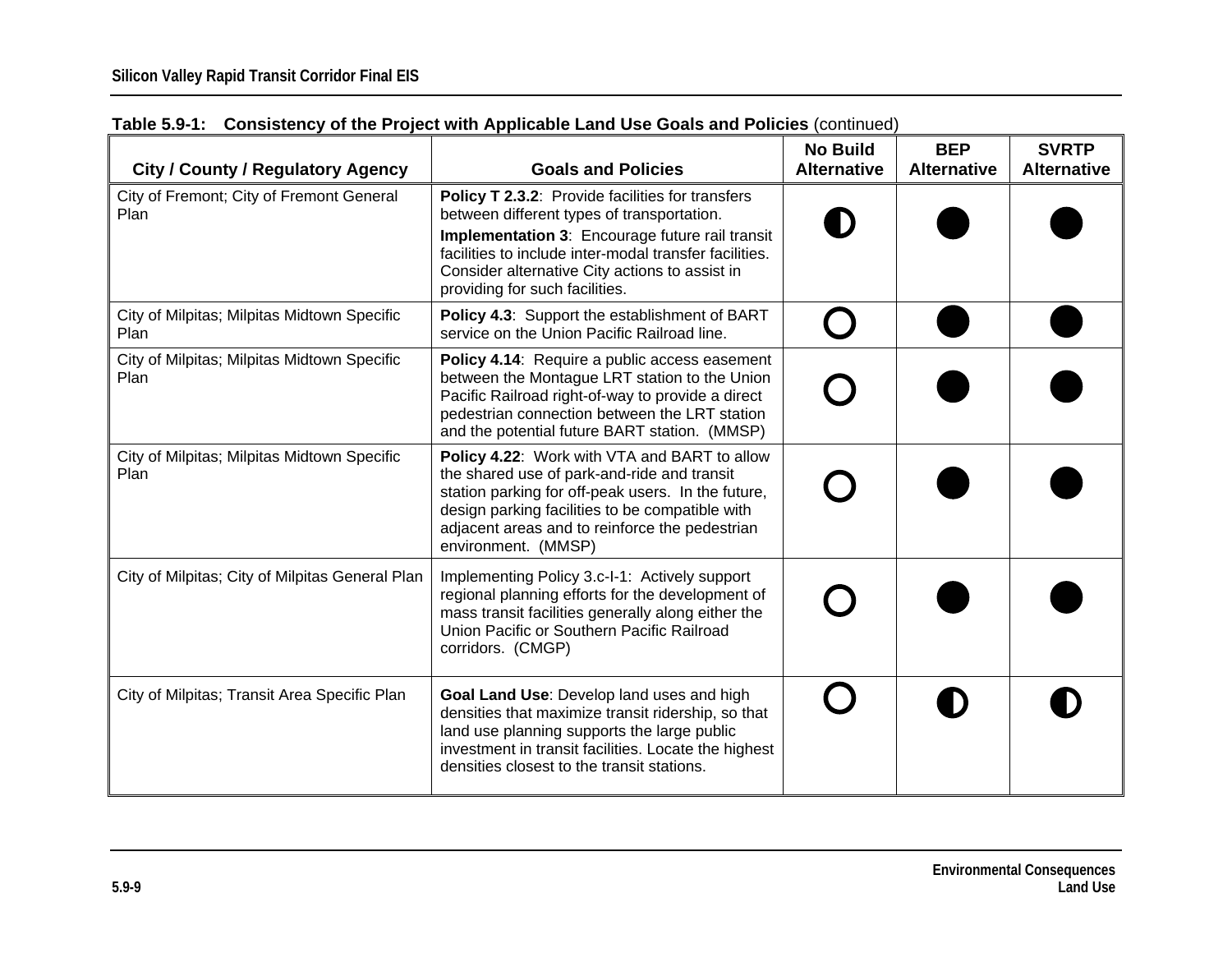| <b>City / County / Regulatory Agency</b>                                                       | <b>Goals and Policies</b>                                                                                                                                                                                                                                                                                                                                                                                                                                                                                                                                                                         | <b>No Build</b><br><b>Alternative</b> | <b>BEP</b><br><b>Alternative</b> | <b>SVRTP</b><br><b>Alternative</b> |
|------------------------------------------------------------------------------------------------|---------------------------------------------------------------------------------------------------------------------------------------------------------------------------------------------------------------------------------------------------------------------------------------------------------------------------------------------------------------------------------------------------------------------------------------------------------------------------------------------------------------------------------------------------------------------------------------------------|---------------------------------------|----------------------------------|------------------------------------|
| City of San Jose; Focus on the Future San<br>Jose-2020 General Plan (SJGP); Strategy<br>2000   | Transit Facilities Policy 11: The City should<br>cooperate with the Santa Clara County Transit<br>District, the California Department of<br>Transportation and other transportation<br>agencies to achieve the following objectives for<br>the County's public transit system:<br>Provide all segments of the City's population,<br>including the handicapped, elderly, youth and<br>economically disadvantaged, with adequate<br>access to public transit. Public transit should be<br>designed to be an attractive, convenient,<br>dependable and safe alternative to the<br>automobile. (SJGP) |                                       |                                  |                                    |
| City of San Jose; Focus on the Future San<br>Jose - 2020 General Plan (SJGP); Strategy<br>2000 | Enhance transit service in major commute<br>corridors, and provide convenient transfers<br>between public transit systems and other modes<br>of travel. (SJGP)                                                                                                                                                                                                                                                                                                                                                                                                                                    |                                       |                                  |                                    |
| City of San Jose; Focus on the Future San<br>Jose - 2020 General Plan (SJGP); Strategy<br>2000 | Develop an efficient and attractive public transit<br>system which meets the travel demand at major<br>activity centers, such as the Downtown, major<br>employment centers, major regional commercial<br>centers, government offices, and colleges and<br>universities. (SJGP)                                                                                                                                                                                                                                                                                                                    |                                       |                                  |                                    |
| City of San Jose; Focus on the Future San<br>Jose - 2020 General Plan (SJGP); Strategy<br>2000 | <b>Transportation Systems</b><br><b>Management/Transportation Demand</b><br>Management Policy 18: The City should<br>cooperate with the Santa Clara County Transit<br>District, Cal-Train and other appropriate transit<br>agencies in the development of park-and-ride<br>lots to support public transit. (SJGP)                                                                                                                                                                                                                                                                                 |                                       |                                  |                                    |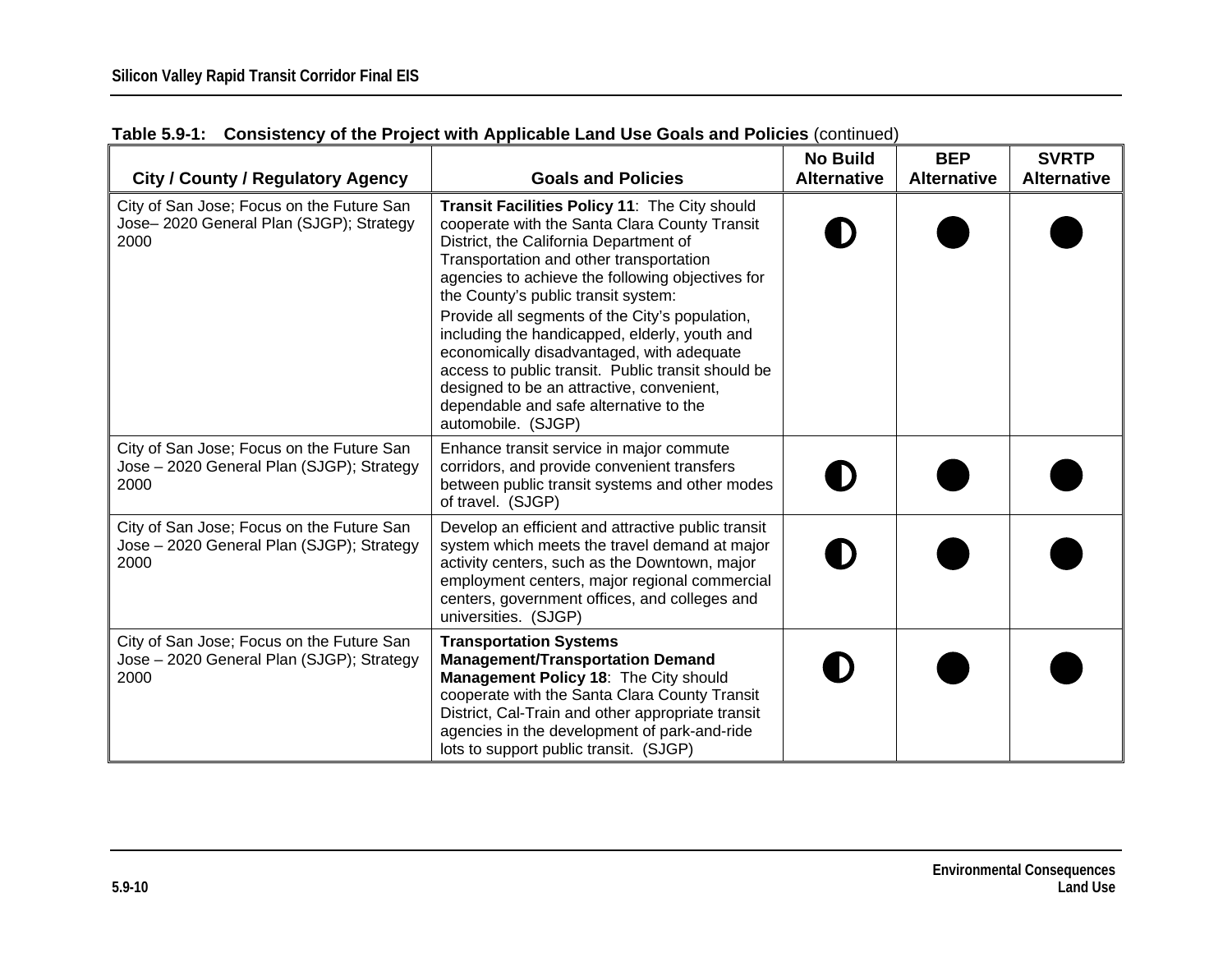| <b>City / County / Regulatory Agency</b>                                                                               | <b>Goals and Policies</b>                                                                                                                                                                                                                                                                                                                                 | <b>No Build</b><br><b>Alternative</b> | <b>BEP</b><br><b>Alternative</b> | <b>SVRTP</b><br><b>Alternative</b> |
|------------------------------------------------------------------------------------------------------------------------|-----------------------------------------------------------------------------------------------------------------------------------------------------------------------------------------------------------------------------------------------------------------------------------------------------------------------------------------------------------|---------------------------------------|----------------------------------|------------------------------------|
| City of San Jose; Focus on the Future San<br>Jose - 2020 General Plan (SJGP); BART<br><b>Station Area Nodes Policy</b> | Direct transit-oriented and pedestrian friendly<br>land use development in close proximity to<br>BART Stations. The greatest densities,<br>preferably within mixed-use developments,<br>should be adjacent to the station. The overall<br>residential density should be a minimum of 20<br>DU/AC up to 55 DU/AC.                                          |                                       |                                  |                                    |
| City of San Jose; Riparian Corridor Policy<br>Study                                                                    | Development in the Urban Service Area should<br>be in accordance with the policy guidelines.                                                                                                                                                                                                                                                              |                                       |                                  |                                    |
| City of San Jose; Focus on the Future San<br>Jose - 2020 General Plan (SJGP); Strategy<br>2000                         | Expand transit services, upgrade transit stops,<br>and encourage higher densities and mixed land<br>uses.                                                                                                                                                                                                                                                 |                                       |                                  |                                    |
| City of San Jose; Diridon/Arena Strategic<br>Development Plan                                                          | Promote the development and expansion of<br>downtown San Jose by creating an integrated<br>Diridon transportation hub, encouraging transit<br>ridership, providing an appropriate level of<br>parking, protecting adjacent neighborhoods from<br>negative impacts, and creating new public<br>amenities for residents and workers in the area.<br>(DASDP) |                                       | N/A                              |                                    |
| City of San Jose; Midtown Specific Plan                                                                                | Foster development in the Midtown area that<br>reinforces transit use, provides a diversity of<br>housing types, preserves viable industrial and<br>commercial-service uses, and complements and<br>extends adjacent residential and commercial<br>areas. (MSP)                                                                                           |                                       | N/A                              |                                    |

| Table 5.9-1: Consistency of the Project with Applicable Land Use Goals and Policies (continued) |  |  |
|-------------------------------------------------------------------------------------------------|--|--|
|-------------------------------------------------------------------------------------------------|--|--|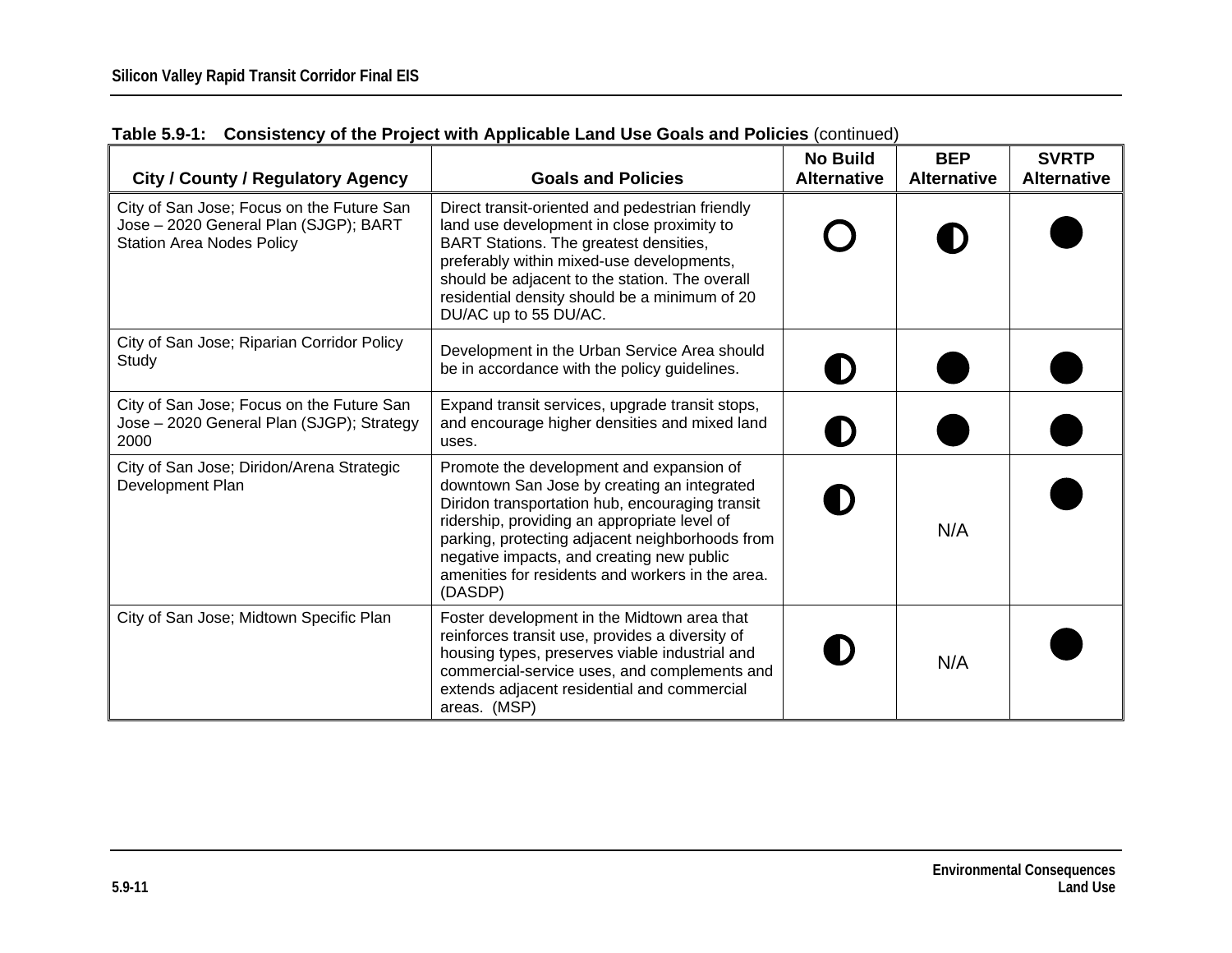| <b>City / County / Regulatory Agency</b>             | <b>Goals and Policies</b>                                                                                                                                                                                                                                                                                                                                                                                                                                                                                                                                 | <b>No Build</b><br><b>Alternative</b> | <b>BEP</b><br><b>Alternative</b> | <b>SVRTP</b><br><b>Alternative</b> |
|------------------------------------------------------|-----------------------------------------------------------------------------------------------------------------------------------------------------------------------------------------------------------------------------------------------------------------------------------------------------------------------------------------------------------------------------------------------------------------------------------------------------------------------------------------------------------------------------------------------------------|---------------------------------------|----------------------------------|------------------------------------|
| City of San Jose; Strong Neighborhood<br>Initiatives | Five Wounds/Brookwood Terrace Plan:<br>Recommends the construction of a linear park<br>to strengthen pedestrian and visual connections<br>between East Santa Clara Street, a town<br>square, and East Julian Street. The linear park<br>offers flexibility for future accommodation of<br>station entrances and ventilation shafts<br>associated with an underground BART station.<br>Recognizes the importance of BART parking<br>while recommending that any parking structure<br>should minimize disruption to walking and<br>neighborhood livability. |                                       | N/A                              |                                    |
| City of San Jose; Strong Neighborhood<br>Initiatives | Thirteenth Street Plan: Supports the City of<br>San Jose's General Plan designation of East<br>Santa Clara Street as a Transit-Oriented<br>Development Corridor allowing for high-intensity<br>new residential development with ground floor<br>retail. Such high-density residential<br>development would add new housing to the<br>downtown neighborhoods compatible with public<br>transit investments such as the BART extension<br>and VTA's Downtown East Valley project.                                                                           |                                       | N/A                              |                                    |
| City of San Jose; Strong Neighborhood<br>Initiatives | <b>University Neighborhoods Revitalization</b><br>Plan Update: Identifies six vacant and<br>underutilized properties as candidates for new<br>development. Recognizing the proximity of the<br>community to the BART Extension and the<br>Downtown East Valley Project, the plan<br>encourages the development of high-density or<br>mixed-use projects on most of these properties.                                                                                                                                                                      |                                       | N/A                              |                                    |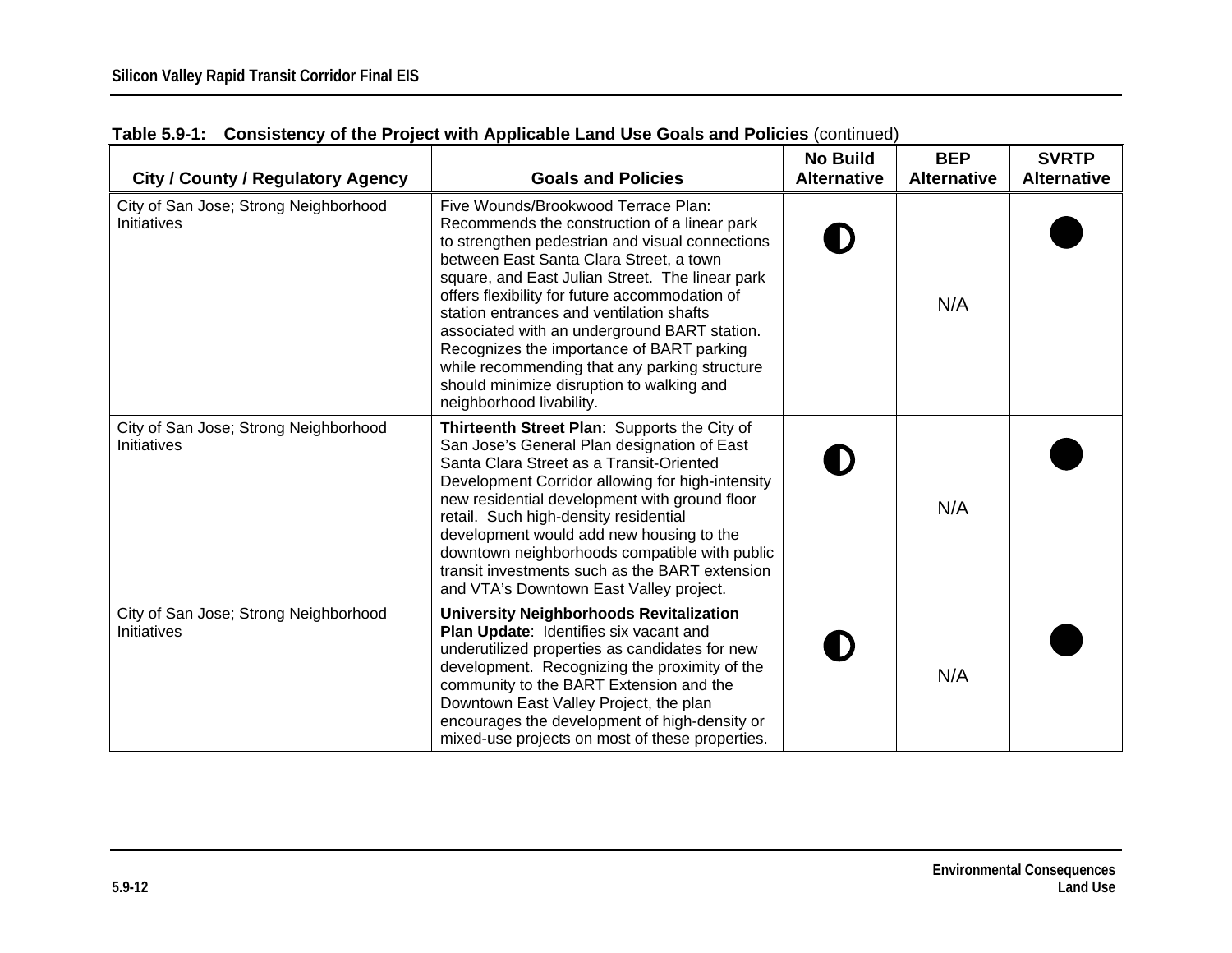| <b>City / County / Regulatory Agency</b>                           | <b>Goals and Policies</b>                                                                                                                                                                                                                                                                                                                          | <b>No Build</b><br><b>Alternative</b> | <b>BEP</b><br><b>Alternative</b> | <b>SVRTP</b><br><b>Alternative</b> |
|--------------------------------------------------------------------|----------------------------------------------------------------------------------------------------------------------------------------------------------------------------------------------------------------------------------------------------------------------------------------------------------------------------------------------------|---------------------------------------|----------------------------------|------------------------------------|
| City of San Jose; Strong Neighborhood<br>Initiatives               | Market-Almaden Neighborhood Improvement<br><b>Plan:</b> Encourages mixed-use developments on<br>Market Street, with an emphasis on retail,<br>commercial, and/or institutional uses on the<br>lower levels and high-density housing on upper<br>levels.                                                                                            |                                       | N/A                              |                                    |
| City of San Jose; Strong Neighborhood<br>Initiatives               | <b>Burbank/Del Monte Neighborhood</b><br>Improvement Plan: Recommends the<br>reconfiguration and consolidation of parking lots<br>in the community to encourage mixed-use<br>development for ground level commercial<br>frontage and upper level office and/or residential<br>use consistent with the character of transit-<br>oriented corridors. |                                       | N/A                              |                                    |
| City of San Jose; Strong Neighborhood<br>Initiatives               | <b>Delmas Park Neighborhood Improvement</b><br><b>Plan:</b> Envisions the neighborhood as a<br>pedestrian and transit-oriented area with<br>community-focused commercial corridors, and<br>well-lit, tree-lined streets.                                                                                                                           |                                       | N/A                              |                                    |
| City of Santa Clara; City of Santa Clara<br>General Plan 2000-2010 | <b>Transportation Demand Management Policy</b><br>4: Minimize the number of automobiles used in<br>commuting.                                                                                                                                                                                                                                      |                                       | N/A                              |                                    |

**Table 5.9-1: Consistency of the Project with Applicable Land Use Goals and Policies** (continued)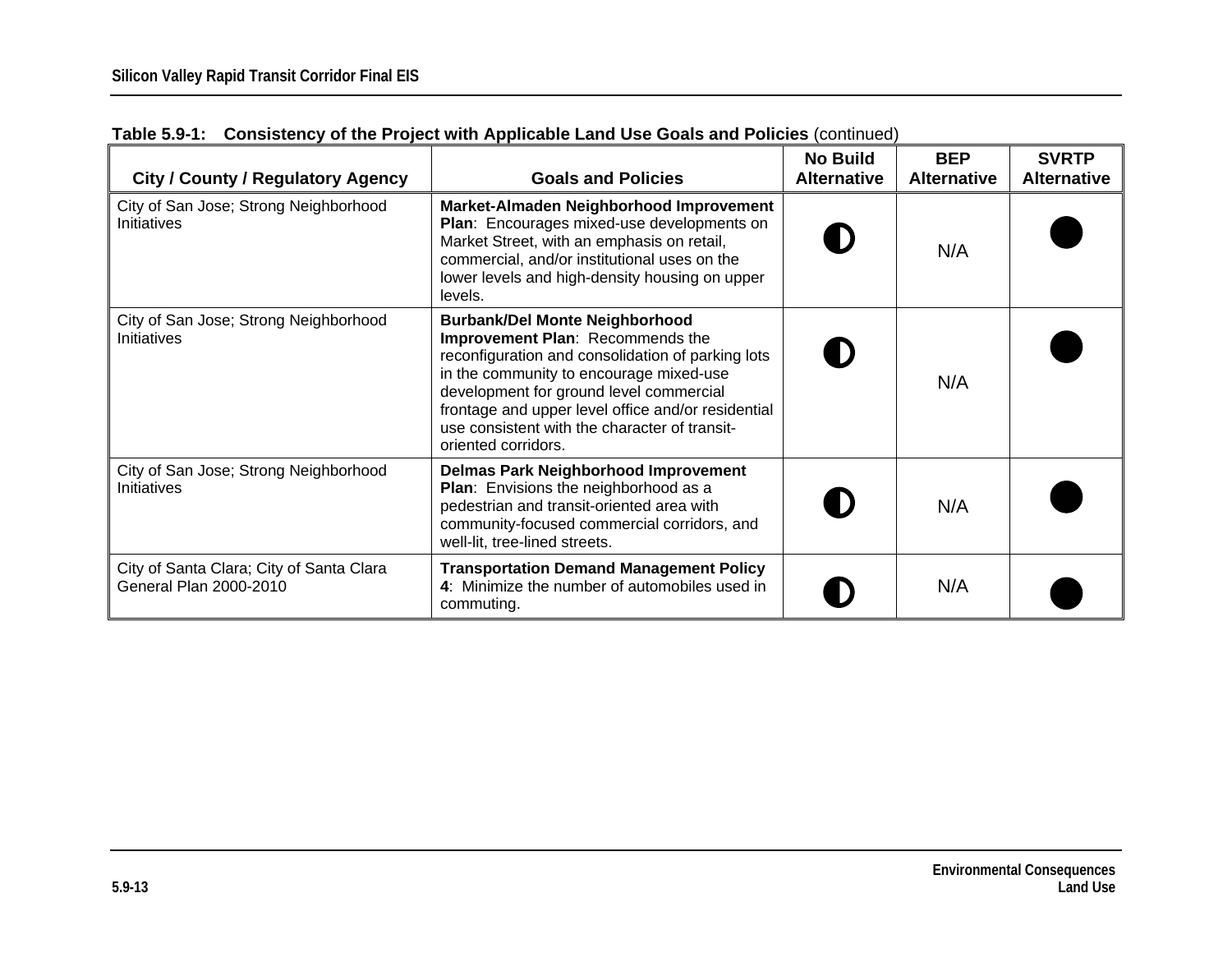| <b>City / County / Regulatory Agency</b>                             | <b>Goals and Policies</b>                                                                                                                                                                           | <b>No Build</b><br><b>Alternative</b> | <b>BEP</b><br><b>Alternative</b> | <b>SVRTP</b><br><b>Alternative</b> |
|----------------------------------------------------------------------|-----------------------------------------------------------------------------------------------------------------------------------------------------------------------------------------------------|---------------------------------------|----------------------------------|------------------------------------|
| City of Santa Clara; City of Santa Clara<br>General Plan 2000-2010   | Bus and Rail Systems Policy 6: Support a<br>transit system that provides enhanced<br>commuter service.                                                                                              |                                       | N/A                              |                                    |
| City of Santa Clara; City of Santa Clara<br>General Plan 2000-2010   | <b>Bus and Rail Systems Policy 7: Support a</b><br>coordinated transit system that circles the South<br>Bay and the Peninsula.                                                                      |                                       | N/A                              |                                    |
| City of Santa Clara; City of Santa Clara<br>General Plan 2000-2010   | <b>Bus and Rail Systems Policy 8: Support the</b><br>County's effort to provide transit service to<br>dependent populations such as the disabled,<br>elderly, children, and those who cannot drive. |                                       | N/A                              |                                    |
| City of Santa Clara; City of Santa Clara<br>General Plan 2000-2010   | <b>Bus and Rail Systems Program XIX:</b><br>Encourage as a long-range objective, rail<br>extension between the East Bay and San Jose,<br>Santa Clara, and beyond.                                   |                                       | N/A                              |                                    |
| City of Santa Clara; City of Santa Clara<br><b>Station Area Plan</b> | <b>Principal 5:</b> Utilize the new BART connection<br>by redeveloping the site east and south of the<br>BART station (United Defense/FMC) at a high<br>intensity with a diverse mix of uses.       |                                       | N/A                              |                                    |

|  |  | Table 5.9-1: Consistency of the Project with Applicable Land Use Goals and Policies (continued) |  |
|--|--|-------------------------------------------------------------------------------------------------|--|
|  |  |                                                                                                 |  |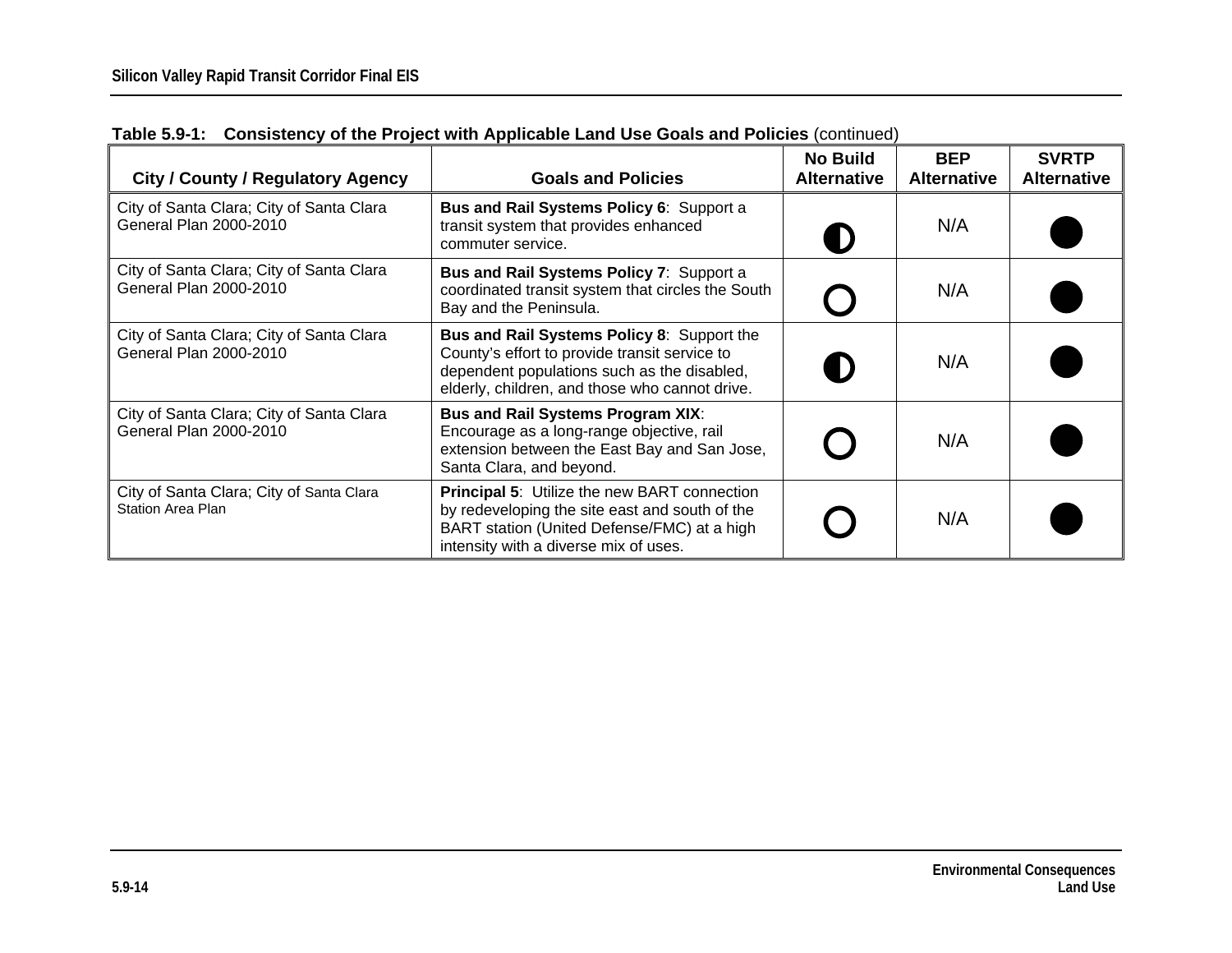| <b>City / County / Regulatory Agency</b>                                                                                                        | <b>Goals and Policies</b>                                                                                                                                                                                                                                                                                                                                                                                                                                                                                                                                          | <b>No Build</b><br><b>Alternative</b> | <b>BEP</b><br><b>Alternative</b> | <b>SVRTP</b><br><b>Alternative</b> |
|-------------------------------------------------------------------------------------------------------------------------------------------------|--------------------------------------------------------------------------------------------------------------------------------------------------------------------------------------------------------------------------------------------------------------------------------------------------------------------------------------------------------------------------------------------------------------------------------------------------------------------------------------------------------------------------------------------------------------------|---------------------------------------|----------------------------------|------------------------------------|
| County of Santa Clara; Santa Clara County<br>General Plan - Charting a Course for Santa<br>Clara County's Future: 1995 - 2010                   | Economic Well-Being Policy (C-EC) 8: Local<br>government, as part of an overall economic<br>development program, should work to maintain<br>and improve the overall quality of life in Santa<br>Clara County by improving our transportation<br>network and facilitating alternative transportation<br>modes.                                                                                                                                                                                                                                                      |                                       |                                  |                                    |
| County of Santa Clara; Santa Clara County<br>General Plan - Charting a Course for Santa<br>Clara County's Future: 1995 - 2010                   | <b>C-TR 3:</b> In order to safeguard future mobility<br>and achieve other transportation-related goals<br>and objectives stated in the Vision of the<br>General Plan, the following set of coordinated<br>strategies should guide decision making and<br>implementation efforts on a sub-regional basis:<br>develop urban land use patterns that support<br>travel alternatives;<br>manage travel demand, system operation,<br>and congestion levels;<br>expand system capacity and improve system<br>integration; and<br>support new transportation technologies. |                                       |                                  |                                    |
| Alameda County; The East County Area<br>Plan: A portion of the Alameda County<br>General Plan (Volume 1 - Goals, Policies<br>and Programs 2002) | Policy 177: The County shall assign priority in<br>funding decisions to arterial and transit<br>improvements that would improve local<br>circulation, and to improvements that would<br>facilitate the movement of commercial goods.<br>This policy shall not preclude the County from<br>supporting or approving any rail projects or<br>improvements required for roadway safety.                                                                                                                                                                                |                                       |                                  |                                    |
| Alameda County; The East County Area<br>Plan: A portion of the Alameda County<br>General Plan (Volume 1 - Goals, Policies<br>and Programs 2002) | Policy 188: The County shall promote the use<br>of transit, ridesharing, bicycling, and walking<br>through land use planning as well as<br>transportation funding decisions.                                                                                                                                                                                                                                                                                                                                                                                       |                                       |                                  |                                    |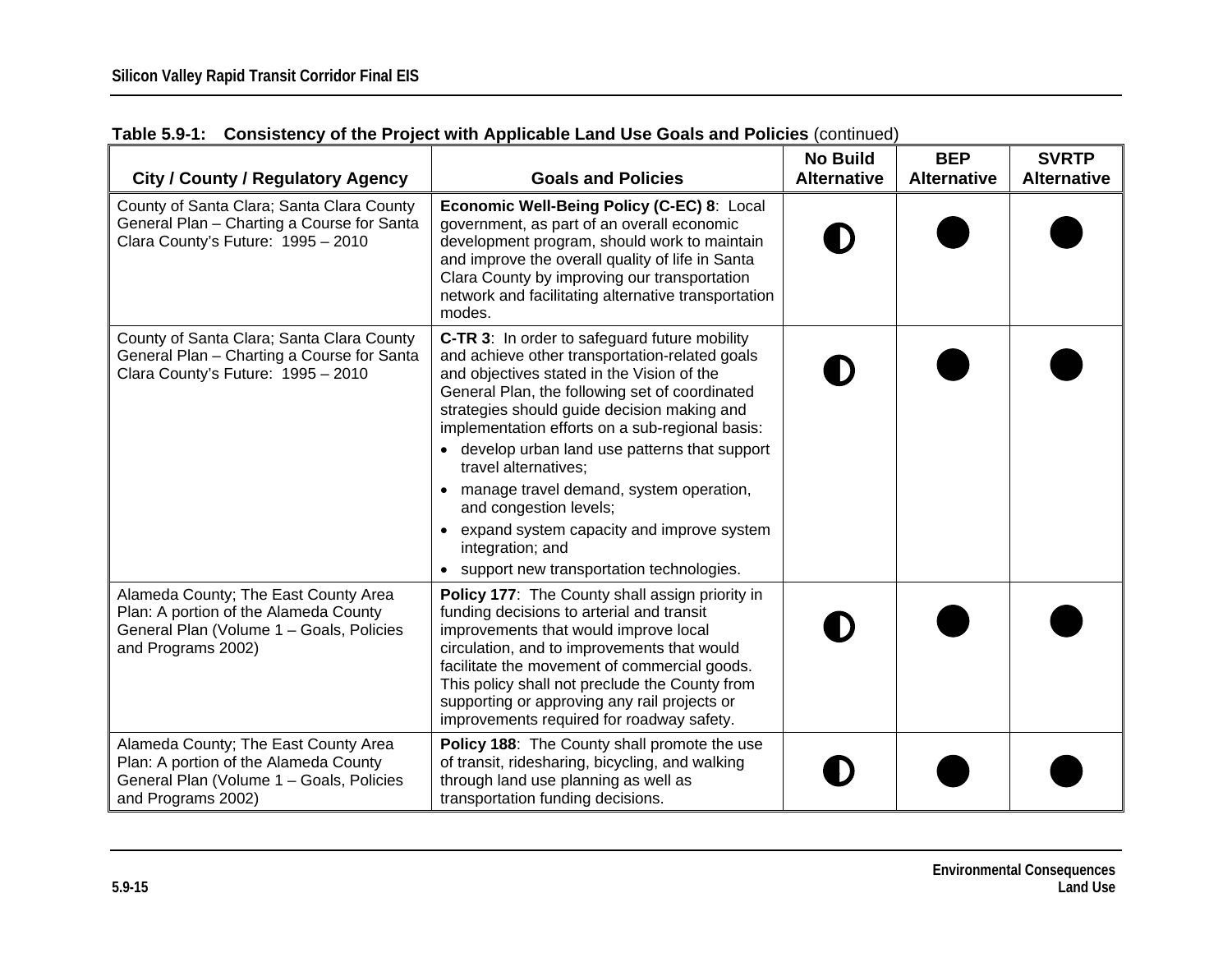| <b>City / County / Regulatory Agency</b>                                                                                                        | <b>Goals and Policies</b>                                                                                                                                                                                                                                                                                                                                        | <b>No Build</b><br><b>Alternative</b> | <b>BEP</b><br><b>Alternative</b> | <b>SVRTP</b><br><b>Alternative</b> |
|-------------------------------------------------------------------------------------------------------------------------------------------------|------------------------------------------------------------------------------------------------------------------------------------------------------------------------------------------------------------------------------------------------------------------------------------------------------------------------------------------------------------------|---------------------------------------|----------------------------------|------------------------------------|
| Alameda County; The East County Area<br>Plan: A portion of the Alameda County<br>General Plan (Volume 1 - Goals, Policies<br>and Programs 2002) | Policy 199: The County shall support<br>investment in transit as an alternative to<br>automobile-intensive transportation<br>improvements.                                                                                                                                                                                                                       |                                       |                                  |                                    |
| Alameda County; The East County Area<br>Plan: A portion of the Alameda County<br>General Plan (Volume 1 - Goals, Policies<br>and Programs 2002) | Policy 200: The County shall work with transit<br>providers to complete transit improvements to<br>meet the demand for existing and future<br>development.                                                                                                                                                                                                       |                                       |                                  |                                    |
| Alameda County; The East County Area<br>Plan: A portion of the Alameda County<br>General Plan (Volume 1 - Goals, Policies<br>and Programs 2002) | Policy 202: The County shall encourage high-<br>intensity development in locations convenient to<br>public transit facilities and along transit routes.                                                                                                                                                                                                          | I)                                    |                                  |                                    |
| Alameda County; The East County Area<br>Plan: A portion of the Alameda County<br>General Plan (Volume 1 - Goals, Policies<br>and Programs 2002) | Policy 205: The County shall encourage BART<br>to locate new BART Stations in areas that can<br>be developed at high densities and intensities to<br>maximize transit patronage.                                                                                                                                                                                 |                                       |                                  |                                    |
| Alameda County; The East County Area<br>Plan: A portion of the Alameda County<br>General Plan (Volume 1 - Goals, Policies<br>and Programs 2002) | Program 82: The County shall work with East<br>County cities to designate high density and high<br>intensity uses along major arterials and within<br>walking distance of transit stops. The County<br>shall work with cities to designate land near<br>proposed BART stations for high density<br>residential uses and personal services (e.g.,<br>child care). |                                       |                                  |                                    |
| Santa Clara Valley Transportation Authority;<br>Valley Transportation Plan                                                                      | Provide transportation facilities and services that<br>support and enhance the county's continued<br>success by fostering a high quality of life for<br>Santa Clara County's residents and continued<br>health of Santa Clara County's economy.                                                                                                                  |                                       |                                  |                                    |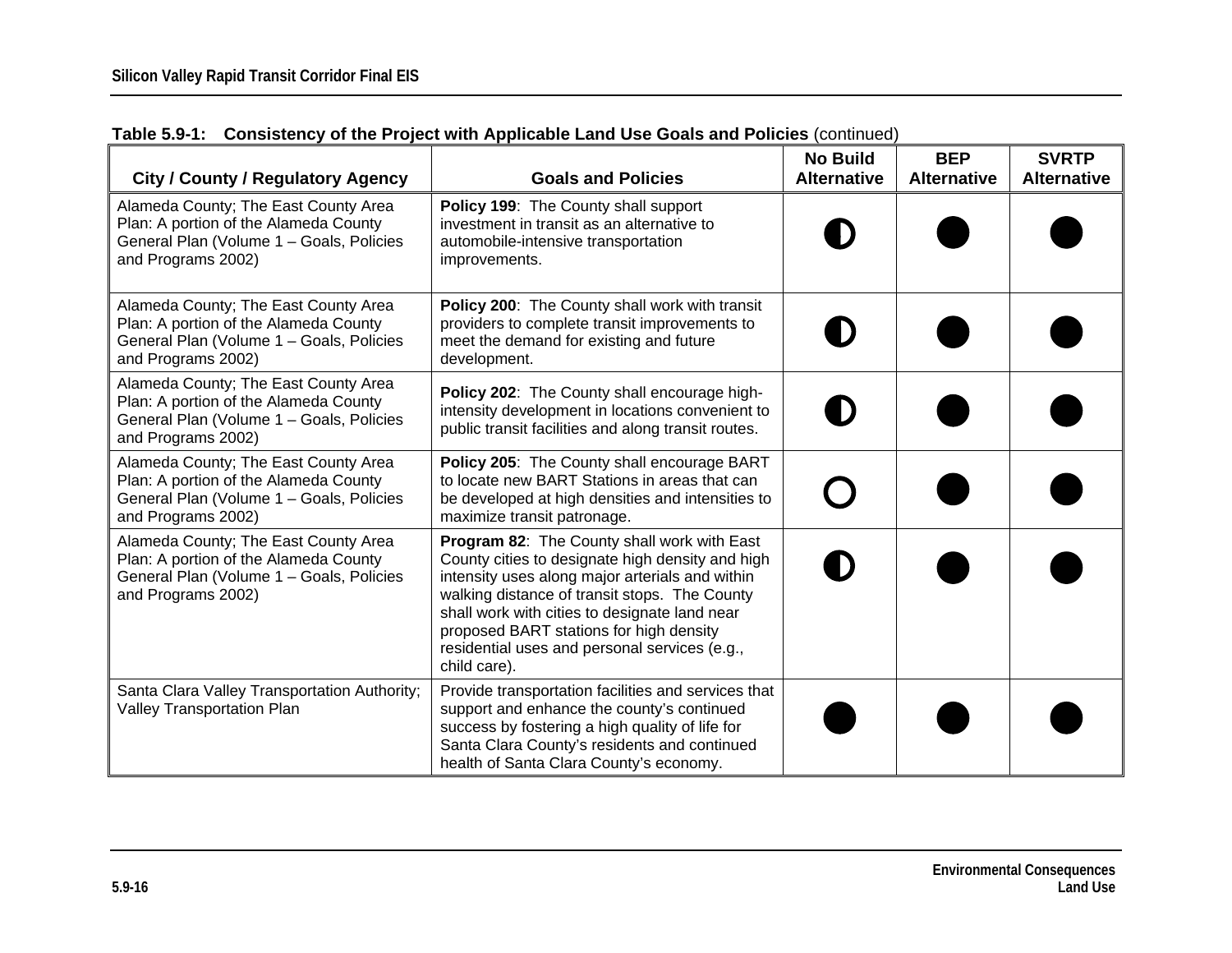| <b>City / County / Regulatory Agency</b>                                                                       | <b>Goals and Policies</b>                                                                                                                                                                                                                                                                                                                                                                          | <b>No Build</b><br><b>Alternative</b> | <b>BEP</b><br><b>Alternative</b> | <b>SVRTP</b><br><b>Alternative</b> |
|----------------------------------------------------------------------------------------------------------------|----------------------------------------------------------------------------------------------------------------------------------------------------------------------------------------------------------------------------------------------------------------------------------------------------------------------------------------------------------------------------------------------------|---------------------------------------|----------------------------------|------------------------------------|
| Santa Clara Valley Transportation Authority;<br>Community Design and Transportation<br>Program                 | Target growth to cores, corridors, and station<br>areas; intensify land use and activities; provide<br>a mix of uses; focus on existing areas; create a<br>multimodal transportation system; and integrate<br>transit.                                                                                                                                                                             |                                       |                                  |                                    |
| Metropolitan Transportation Commission;<br>2005 Regional Transportation Plan for the<br>San Francisco Bay Area | Promote vital and livable communities.                                                                                                                                                                                                                                                                                                                                                             |                                       |                                  |                                    |
| Metropolitan Transportation Commission;<br>Resolution 3434                                                     | Establish thresholds along new corridors to<br>determine appropriate minimum levels of<br>development around transit station.                                                                                                                                                                                                                                                                      |                                       |                                  |                                    |
| Metropolitan Transportation Commission;<br><b>Transportation for Livable Communities</b>                       | Promote densification and concentrated<br>development around transit nodes.                                                                                                                                                                                                                                                                                                                        |                                       |                                  |                                    |
| Metropolitan Transportation Commission;<br><b>Transportation for Livable Communities</b>                       | Encourage redevelopment efforts, which add<br>housing and economic vitality to older business<br>and community centers throughout the San<br>Francisco Bay Area region.                                                                                                                                                                                                                            |                                       |                                  |                                    |
| Metropolitan Transportation Commission;<br>Housing Incentive Program                                           | Award TLC capital grants to cities/counties that<br>build high-density housing within 1/3-mile of a<br>major transit station or transit corridor.                                                                                                                                                                                                                                                  | D                                     |                                  |                                    |
| Association of Bay Area Governments;<br>Focusing our Vision: Smart Growth and<br>Sustainable Development       | Promote opportunities for transit use and<br>alternative modes of transportation including<br>rail, bus, high occupancy vehicle (HOV)<br>systems, ferry services, as well as enhanced<br>walking and biking. Increase connectivity<br>between and strengthen alternative modes of<br>transportation including improved rail, bus, ride<br>share, ferry services, as well as walking and<br>biking. |                                       |                                  |                                    |

|  |  | Table 5.9-1: $\;$ Consistency of the Project with Applicable Land Use Goals and Policies (continued) $\;$ |  |  |
|--|--|-----------------------------------------------------------------------------------------------------------|--|--|
|  |  |                                                                                                           |  |  |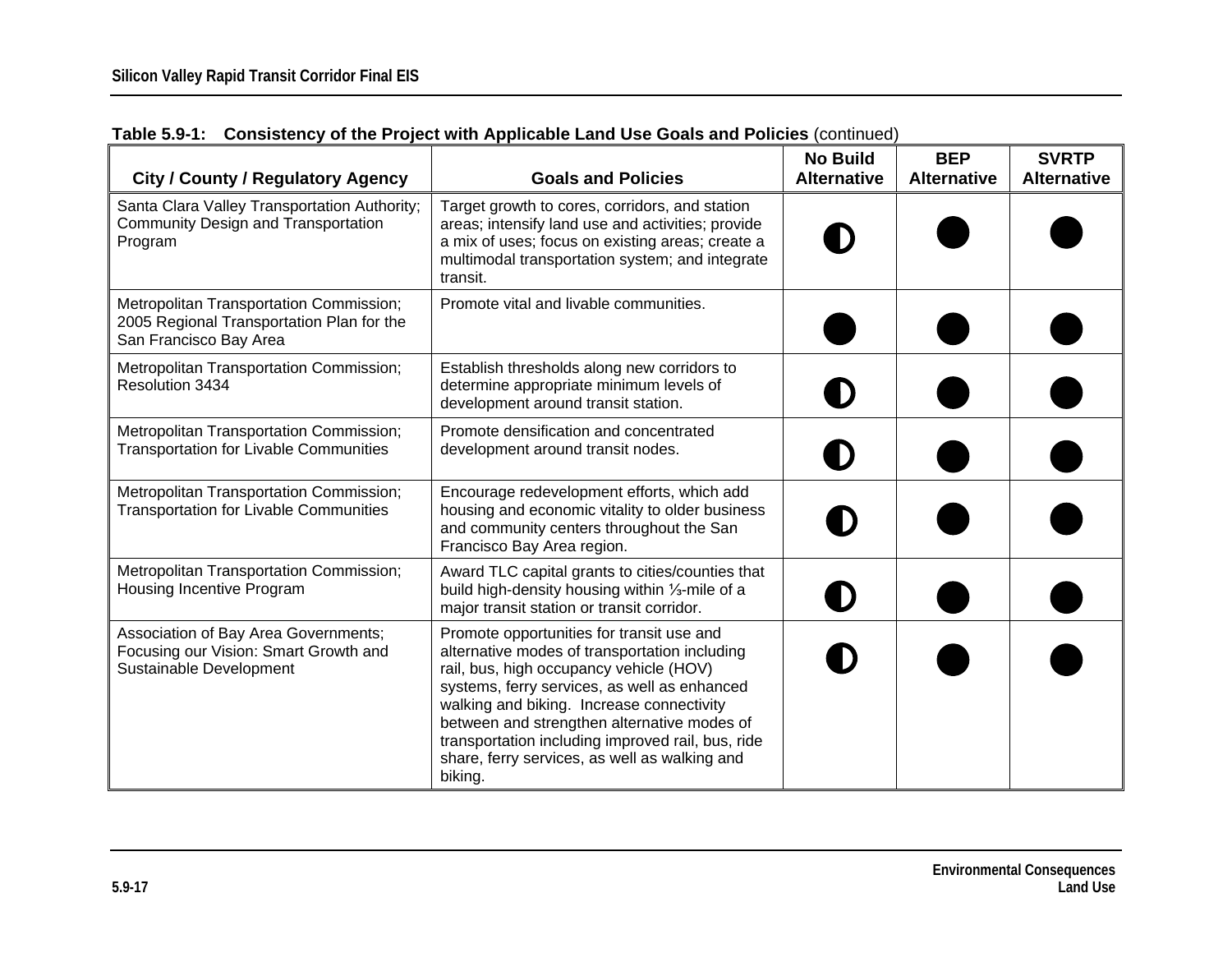| <b>City / County / Regulatory Agency</b>                                                                 | <b>Goals and Policies</b>                                                                                                                                                                                                                                                                                                                                        | <b>No Build</b><br><b>Alternative</b> | <b>BEP</b><br><b>Alternative</b> | <b>SVRTP</b><br><b>Alternative</b> |
|----------------------------------------------------------------------------------------------------------|------------------------------------------------------------------------------------------------------------------------------------------------------------------------------------------------------------------------------------------------------------------------------------------------------------------------------------------------------------------|---------------------------------------|----------------------------------|------------------------------------|
| Association of Bay Area Governments;<br>Focusing our Vision: Smart Growth and<br>Sustainable Development | Enhance community livability by promoting in-<br>fill, transit-oriented and walkable communities,<br>and compact development as appropriate.<br>Develop multi-family housing, mixed-use<br>development, and alternative transportation to<br>improve opportunities for all members of the<br>community.                                                          |                                       |                                  |                                    |
| Association of Bay Area Governments;<br>Focusing our Vision: Smart Growth and<br>Sustainable Development | Improve the jobs/housing linkages through the<br>development of housing in proximity to jobs, and<br>both in proximity to public transportation.                                                                                                                                                                                                                 |                                       |                                  |                                    |
| Association of Bay Area Governments;<br>Focusing our Vision: Smart Growth and<br>Sustainable Development | Improve conditions in disadvantaged<br>neighborhoods, ensure environmental justice,<br>and increase access to jobs, housing, and<br>public services for all residents in the region.                                                                                                                                                                             |                                       |                                  |                                    |
| Association of Bay Area Governments;<br>Focusing our Vision: Smart Growth and<br>Sustainable Development | Promote and enhance open space, agricultural<br>lands, other valued lands, watersheds and<br>ecosystems throughout the region. Promote<br>development patterns that protect and improve<br>air quality.                                                                                                                                                          |                                       |                                  |                                    |
| Association of Bay Area Governments;<br>Focusing our Vision: Smart Growth and<br>Sustainable Development | Encourage local governments, stakeholders,<br>and other constituents in the Bay Area to<br>cooperate in supporting actions consistent with<br>the adopted Smart Growth policies. Forge<br>cooperative relationships with governments and<br>stakeholders in surrounding regions to support<br>actions that will lead to inter-regional Smart<br>Growth benefits. |                                       |                                  |                                    |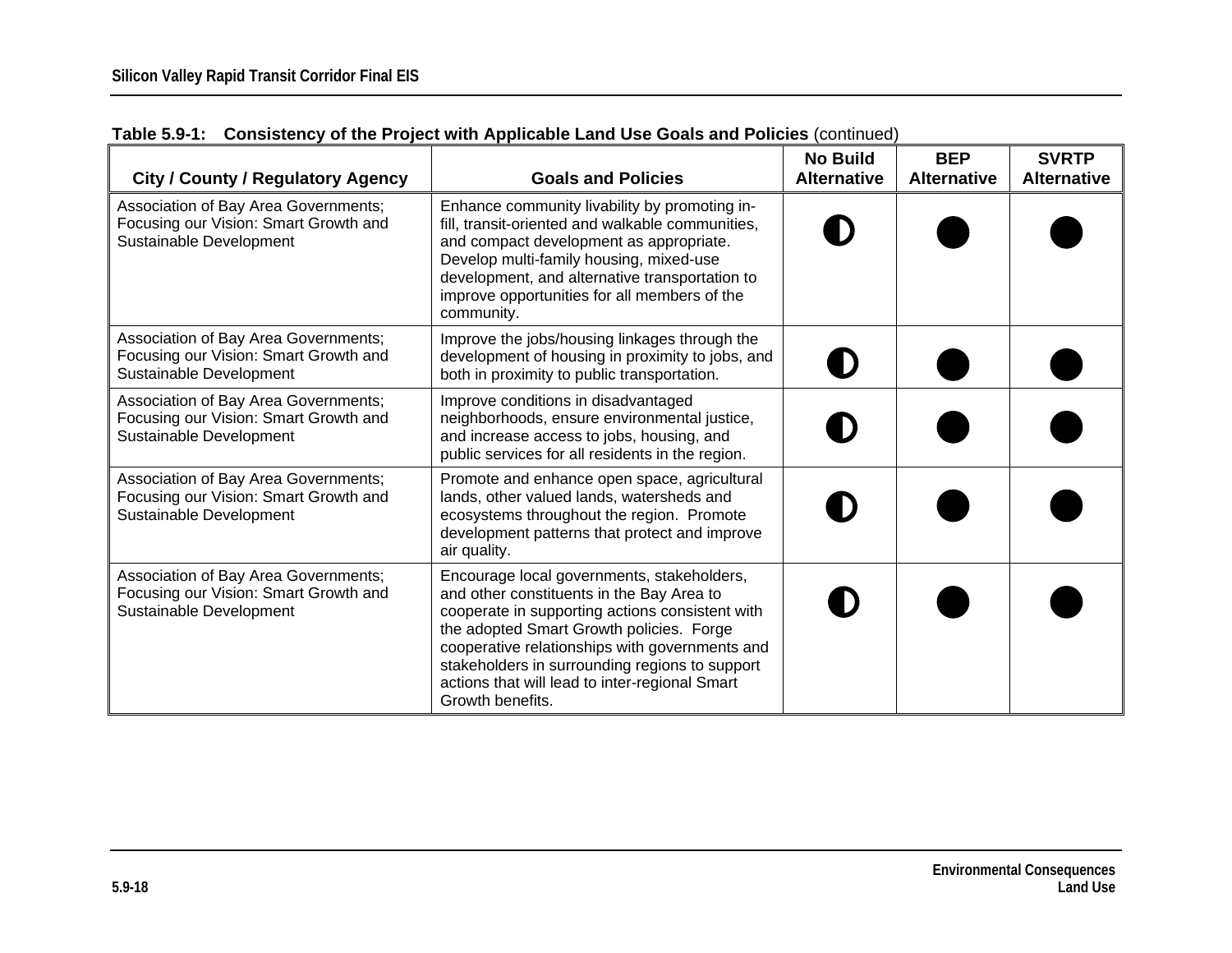| <b>City / County / Regulatory Agency</b>                                                           | <b>Goals and Policies</b>                                                                                                                                                                                                                                                                                                                                                                                                                                | <b>No Build</b><br><b>Alternative</b> | <b>BEP</b><br><b>Alternative</b> | <b>SVRTP</b><br><b>Alternative</b> |
|----------------------------------------------------------------------------------------------------|----------------------------------------------------------------------------------------------------------------------------------------------------------------------------------------------------------------------------------------------------------------------------------------------------------------------------------------------------------------------------------------------------------------------------------------------------------|---------------------------------------|----------------------------------|------------------------------------|
| San Francisco Bay Area Rapid Transit<br>District; BART Strategic Plan: A New Era of<br>Partnership | Maximize transit ridership and balance transit-<br>oriented development goals with community<br>desires.                                                                                                                                                                                                                                                                                                                                                 |                                       |                                  |                                    |
| San Francisco Bay Area Rapid Transit<br>District; BART Strategic Plan: A New Era of<br>Partnership | Promote transit ridership and enhance the<br>quality of life by encouraging and supporting<br>transit-oriented development within walking<br>distance of BART stations.                                                                                                                                                                                                                                                                                  |                                       |                                  |                                    |
| San Francisco Bay Area Rapid Transit<br>District; BART System Expansion Policy<br>and Criteria     | Enhance regional mobility, especially access to<br>jobs; generate new ridership on a cost-effective<br>basis; demonstrate a commitment to transit-<br>supportive development; enhance multi-modal<br>access to the BART system; develop projects in<br>partnership with the communities that will be<br>served; implement and operate technology-<br>appropriate service; and ensure that all projects<br>address the needs of the District's residents. |                                       |                                  |                                    |

| Table 5.9-1: Consistency of the Project with Applicable Land Use Goals and Policies (continued) |  |  |  |  |
|-------------------------------------------------------------------------------------------------|--|--|--|--|
|                                                                                                 |  |  |  |  |

Notes: Level of consistency key:  $\bigvee$  = Not consistent  $\bigvee$  = Partially consistent  $\bigvee$  = Consistent Source: VTA, 2003.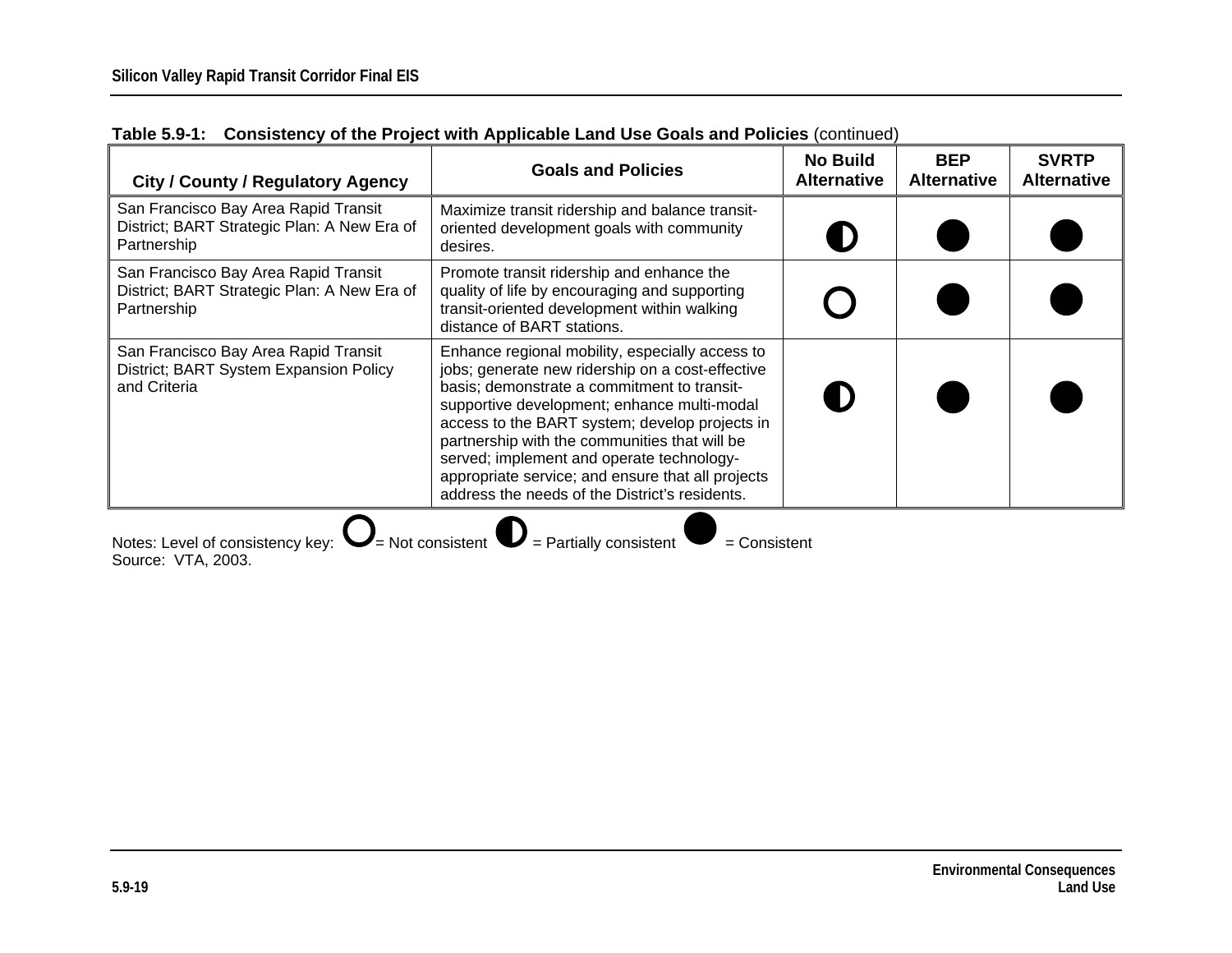## **BEP Alternative**

The BEP Alternative would be consistent with the land use and development objectives of the City of Fremont. It would also be consistent with the regional plans of MTC, ABAG, VTA, and BART to extend BART along the railroad corridor, enhance transit service to the South Bay, support the creation of a unified transit system that encircles the Bay, and encourage higher-density, mixed-use development adjacent to proposed transit stations. Providing for a high-speed, high-capacity regional rail station in the vicinity of land uses approved for transit oriented development is consistent with the land use goals of the Milpitas Transit Area Specific Plan to develop land uses and high densities that maximize transit ridership, so that land use planning supports the large public investment in transit facilities.

#### *Consistency with MTC's Resolution 3434*

The BEP Alternative is consistent with MTC's Resolution 3434. The Resolution states that the housing threshold for BART expansion projects as 3,850 housing units, average per station area. MTC's *Planning for BART to Silicon Valley* brochure (MTC, 2007) illustrates that taken as a whole, the corridor exceeds the MTC housing target of 3,850 housing units within a half-mile radius of BART stations.

## *Consistency with BART's System Expansion Policy*

The BEP Alternative is consistent with the BART System Expansion Policy (SEP). The project would extend transportation services to communities currently underserved by transit, and provide an intermodal regional link to bus, shuttle, automobile, bicycle and pedestrian transportation networks, enhancing access to regional jobs, schools, attractions, and other destinations.

Taken as a whole, the corridor averages more than 3,850 units within a half-mile radius of planned BART stations. Additionally, the project meets the BART SEP target threshold for ridership within the corridor. Below are some key city policies and plans that are consistent with the process of the BART SEP.

**Milpitas Transit Area Specific Plan:** The City of Milpitas has completed and approved the Milpitas Transit Area Specific Plan (TASP). The TASP proposes more than 7,000 dwelling units and an addition of 18,000 residents within a one-half mile radius of the planned Milpitas BART Station.

**City of San Jose General Plan Policy:** The City of San Jose General Plan includes the establishment of transit-oriented development (TOD) corridors and BART station area nodes under its Land-use/Transportation policy. The plan identifies Berryessa, Santa Clara Street/28<sup>th</sup> Street (near the proposed Alum Rock BART Station), and downtown San Jose as BART station nodes. The purpose of designating a BART station node well in advance of any approval of an extension is to direct transit-oriented and pedestrian friendly development near proposed BART stations.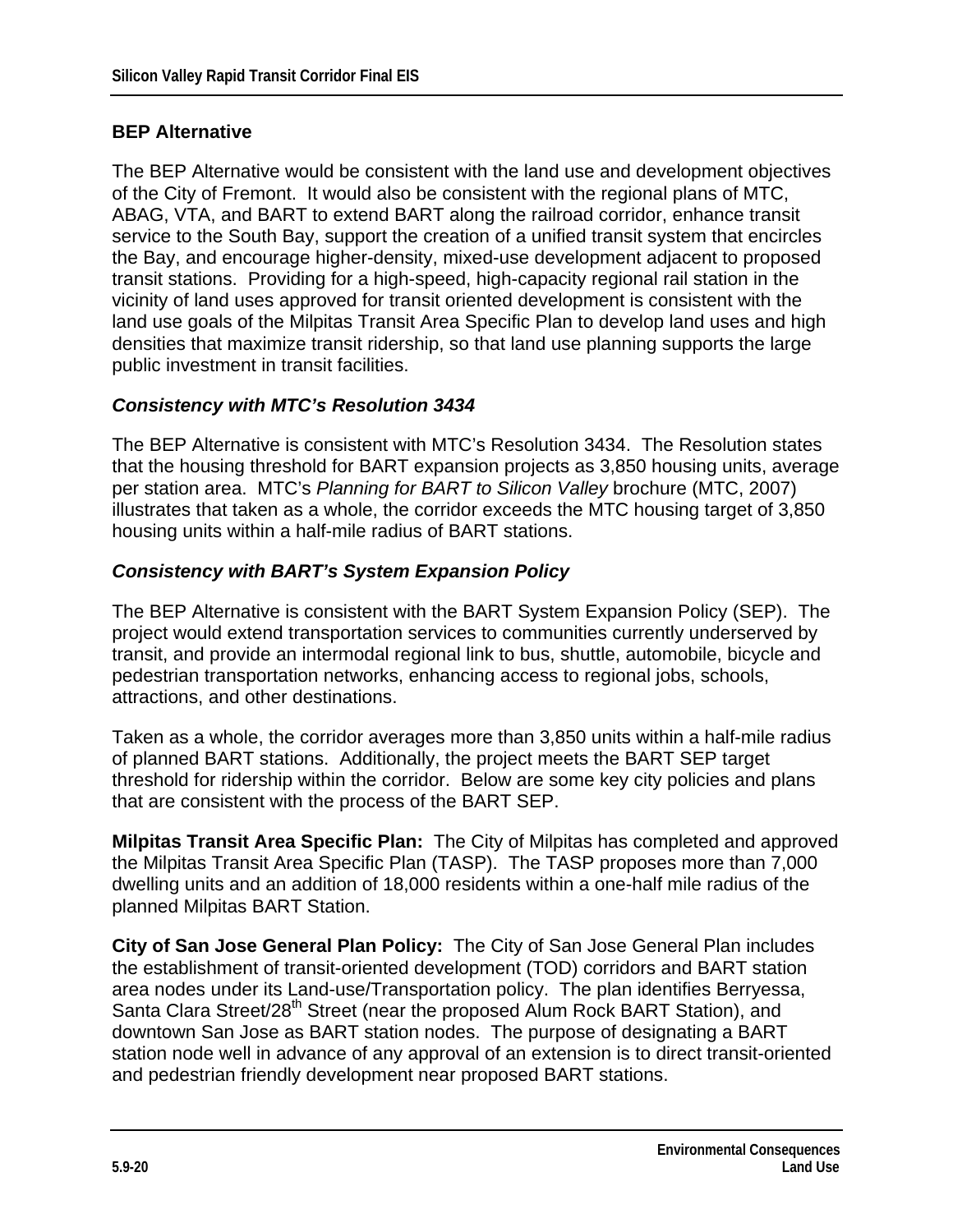**Flea Market North and South Village Planned Development:** Over 120 acres adjacent to the proposed Berryessa BART Station have been approved for a large-scale mixed-use TOD project. The project is anticipated to include more than 2,800 dwelling units and a range of 4,800 – 7,100 residents, depending on build-out densities.

**Newbury Park Planned Development:** This planned mixed-use community, located near Berryessa BART Station, would include over 1,200 dwelling units, including 165 senior affordable units and more than an acre of parks and open space.

**Diridon Station Area Plan:** VTA, City of San Jose and Peninsula Corridor JPB are participating agencies in this MTC awarded planning grant, which will evaluate transitsupportive features that support high levels of transit ridership and identify appropriate land-use for the Diridon Station area.

**Santa Clara Station Area Plan:** The Santa Clara Station Area Plan is a cooperative effort jointly funded by MTC, VTA, the City of Santa Clara, and the City of San Jose. The Plan proposes more than 2,200 dwelling units and an addition of approximately 6,200 residents in the vicinity of the proposed Santa Clara BART Station.

The proposed Berryessa Station land uses are consistent with the policies of the City of San Jose BART Station Area Node policy in the General Plan.

The BEP Alternative would not be consistent with approved Milpitas Transit Area Specific Plan land uses located east of the proposed Milpitas Station, where VTA has identified transit facilities. The Berryessa Station proposes transit facilities west of the BART alignment, which is in an area currently utilized as the San Jose Flea Market South Parking Lot, and not consistent with approved land uses for mixed commercial and office uses in the San Jose General Plan.

The proposed Milpitas Station and Berryessa Station transit facility land uses noted above are not consistent with applicable City of Milpitas and City of San Jose land use policies, respectively; however they would not adversely affect or divide the community. The proposed BART station transit facility land uses are compatible with other approved adjacent land uses in the station vicinity.

The BEP Alternative would be designed to the maximum extent practicable to the guidelines contained in the San Jose Riparian Corridor Policy Study. For example, the Berryessa Station area includes either a 150-foot setback from the near bank or a 100 foot setback from the riparian tree dripline (outer edges of the tree canopy) of Upper Penitencia and Coyote creeks, whichever is greater. This conforms to the Study guidelines, which requires "a minimum of 100 feet from the edge of the riparian corridor (or top of back, whichever is greater)." In addition, the BEP Alternative would be designed to avoid or minimize adverse effects on riparian habitats where possible. Where adverse effects are unavoidable, VTA would work with the CDFG to mitigate for those effects, as described in Section 5.2, Biological Resources and Wetlands.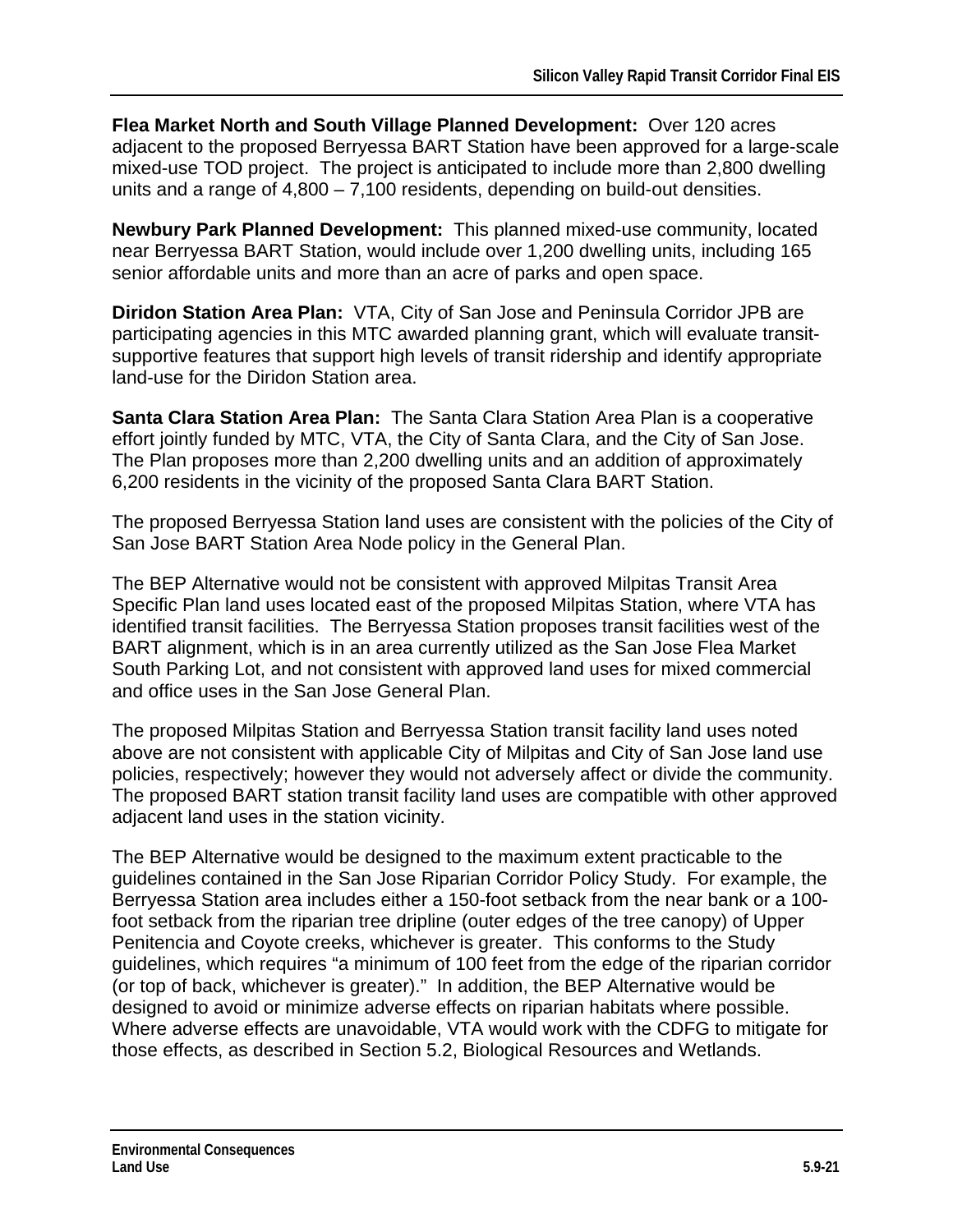#### **SVRTP Alternative**

Adverse effects related to the policy consistency for the SVRTP Alternative are identical to those discussed under the BEP Alternative. However, as the SVRTP Alternative continues beyond the terminus of the BEP Alternative near the Berryessa Station, the following discussion addresses the effects related to the SVRTP Alternative from the end of the BEP Alternative to the Santa Clara Station in the City of Santa Clara.

The SVRTP Alternative would remain consistent with the land use and development objectives of the cities of Fremont, Milpitas, San Jose, and Santa Clara. It would also be consistent with the regional plans of VTA, MTC, ABAG, and BART to extend BART along the railroad corridor, enhance transit service to the South Bay, support the creation of a unified transit system that encircles the Bay, and encourage higherdensity, mixed-use development adjacent to proposed transit stations.

This alternative would maintain consistency with the Bus and Rail System policies of the Santa Clara County General Plan, as the SVRTP Alternative provides a transit system to improve commuter service. The SVRTP Alternative would also establish a coordinated transit system that circles the South Bay and the Peninsula, as the Diridon/Arena Station and the Santa Clara Station provide intermodal connections from BART to existing rail lines and stations. Thus, the alignment and proposed stations under the SVRTP Alternative would be consistent with local and regional policies.

#### **Conversion of Agricultural Resources**

#### **No Build Alternative, BEP Alternative, and SVRTP Alternative**

There are no active agricultural properties located along the No Build, BEP, and SVRTP alternatives, at station locations, at supporting facilities, or yard options. The alternatives are located in urbanized and developed areas of the cities of Fremont, Milpitas, San Jose, and Santa Clara. Adjacent and surrounding land uses are primarily designated for non-agricultural uses, such as industrial or commercial. Additionally, the SVRTC is designated as urban and built-up land by the California Department of Conservation. Urban and built-up land is defined as "land occupied by structures with a building density of at least one unit to 1½-acres." No Prime Farmland, Unique Farmland, or any Farmland of Statewide Importance is located on or within close proximity to the proposed alternatives. Thus, the alternatives would not convert designated farmland to non-agricultural uses and would not affect agricultural resources.

## **5.9.4 CUMULATIVE IMPACTS**

Over the last 30-40 years, the SVRTC has become increasingly urbanized. During this period, the mix and intensity of land uses has changed significantly. Land uses within 300 to 1,200 feet of the BEP and SVRTP alternatives included industrial, office, mixeddensity residential, commercial, and recreational.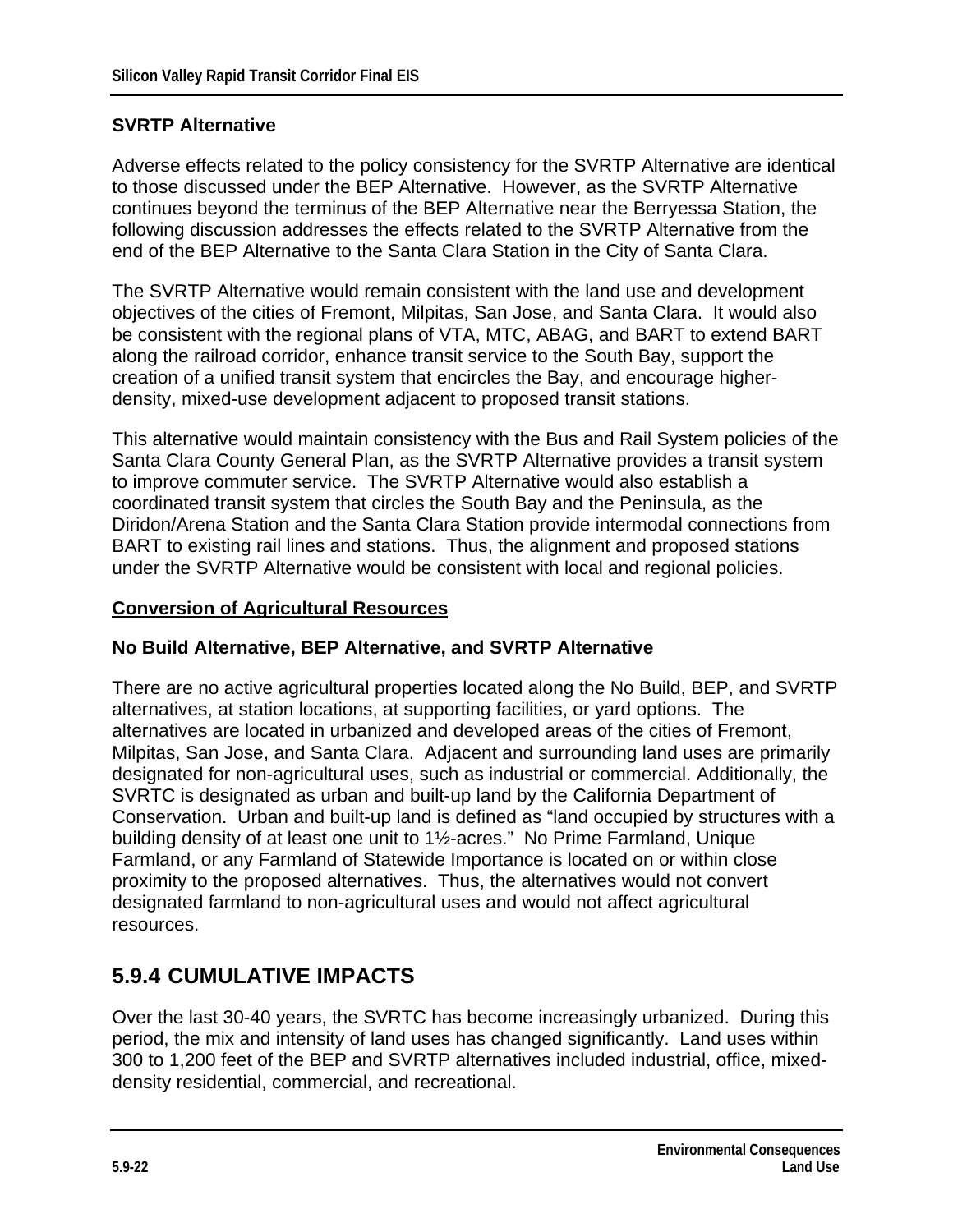Current and future development in the SVRTC is influenced by county and municipal General Plans, specific area plans, and neighborhood plans. A trend among these plans, which will influence future development in the corridor, is support for evelopment within existing urban service areas where utilities and infrastructure already exist, including an intensification of development at or near transit hubs.

The extent of influence that transportation projects have had on land use in the corridor has typically been focused on station areas, where higher density mixed-use development has been introduced to take advantage of enhanced mobility and capacity. Development at station locations would be consistent with the ongoing trend of urbanization in the Bay Area and would support jurisdictions' efforts to site in-fill development and higher densities within existing urban and suburban areas.

Based on a review of existing land uses and relevant land use policies and documents, the BEP and SVRTP alternatives would not result in cumulative adverse effects on land use. Improvements to the transportation system have historically been in response to congestion and approved general plans. Other societal factors such as job growth have typically driven land use trends and general plans. As a result, these alternatives, in combination with other transportation projects in the counties and region are viewed more as accommodating growth that has already occurred or is planned by local jurisdictions. Accordingly, the BEP and SVRTP alternatives and other transportation projects would not cause unexpected growth or land use changes. The BEP and SVRTP alternatives are consistent with existing, planned, and programmed transportation improvements and are intended to accommodate planned growth by enhancing transit access for local residents and businesses. Thus, there are no adverse cumulative effects associated with the implementation of the BEP and SVRTP alternatives.